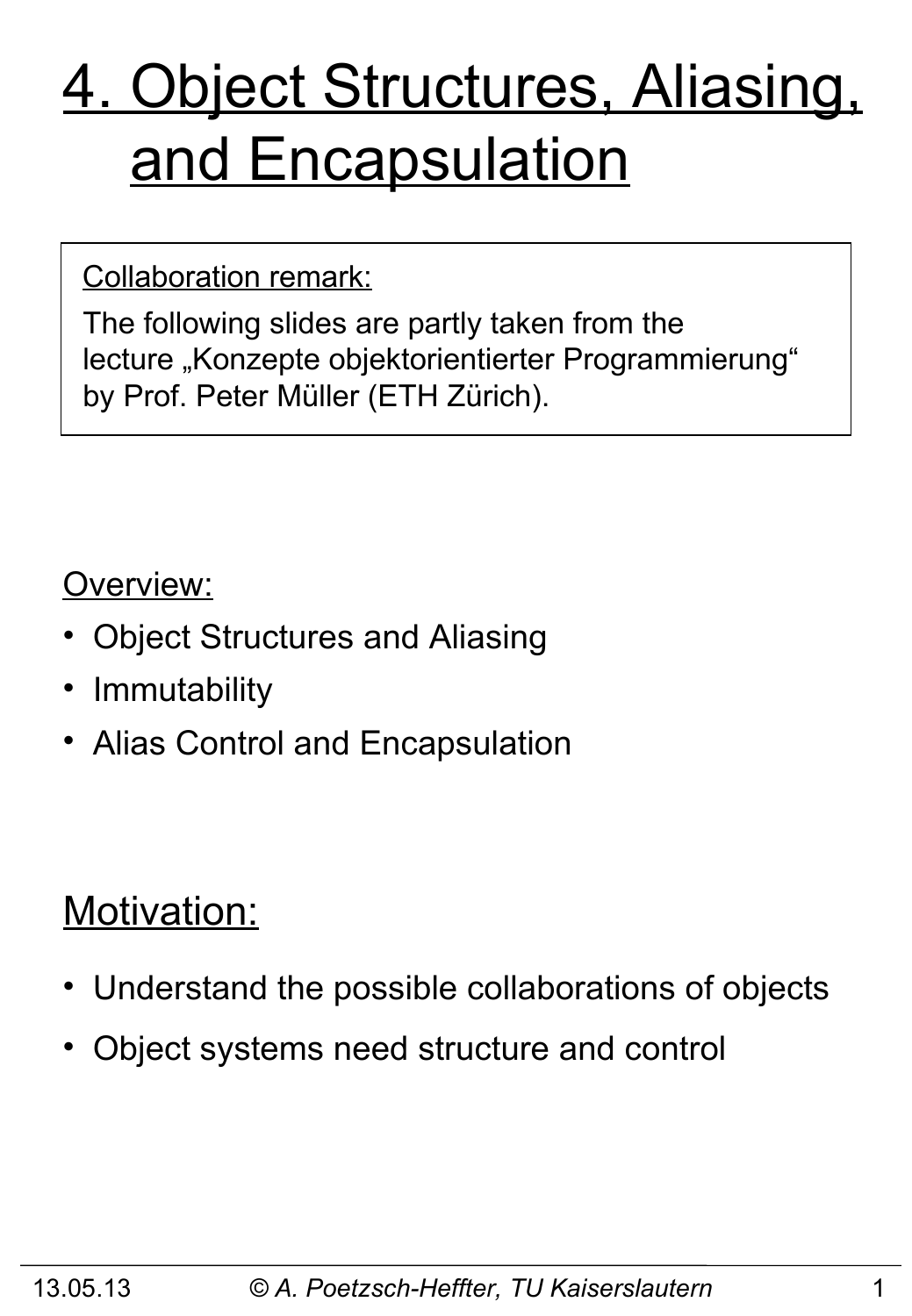"Unless objects are conceptually allowed to contain other objects in their entirety, there is little hope to master complexity in a pure object-oriented approach. ... It is, therefore, and quite paradoxically, nontrivial to introduce the notion of components into object systems."

[ David Luckham et al. ]

## **4.1 Object Structures and Aliasing**

- Objects are the basic building blocks of object-oriented programming.
- However, interesting system components and program abstractions are almost always provided by sets of cooperating objects.

## Explanation: (Object structure)

An *object structure* (*Objektgeflecht*) is a set of objects that are connected via references.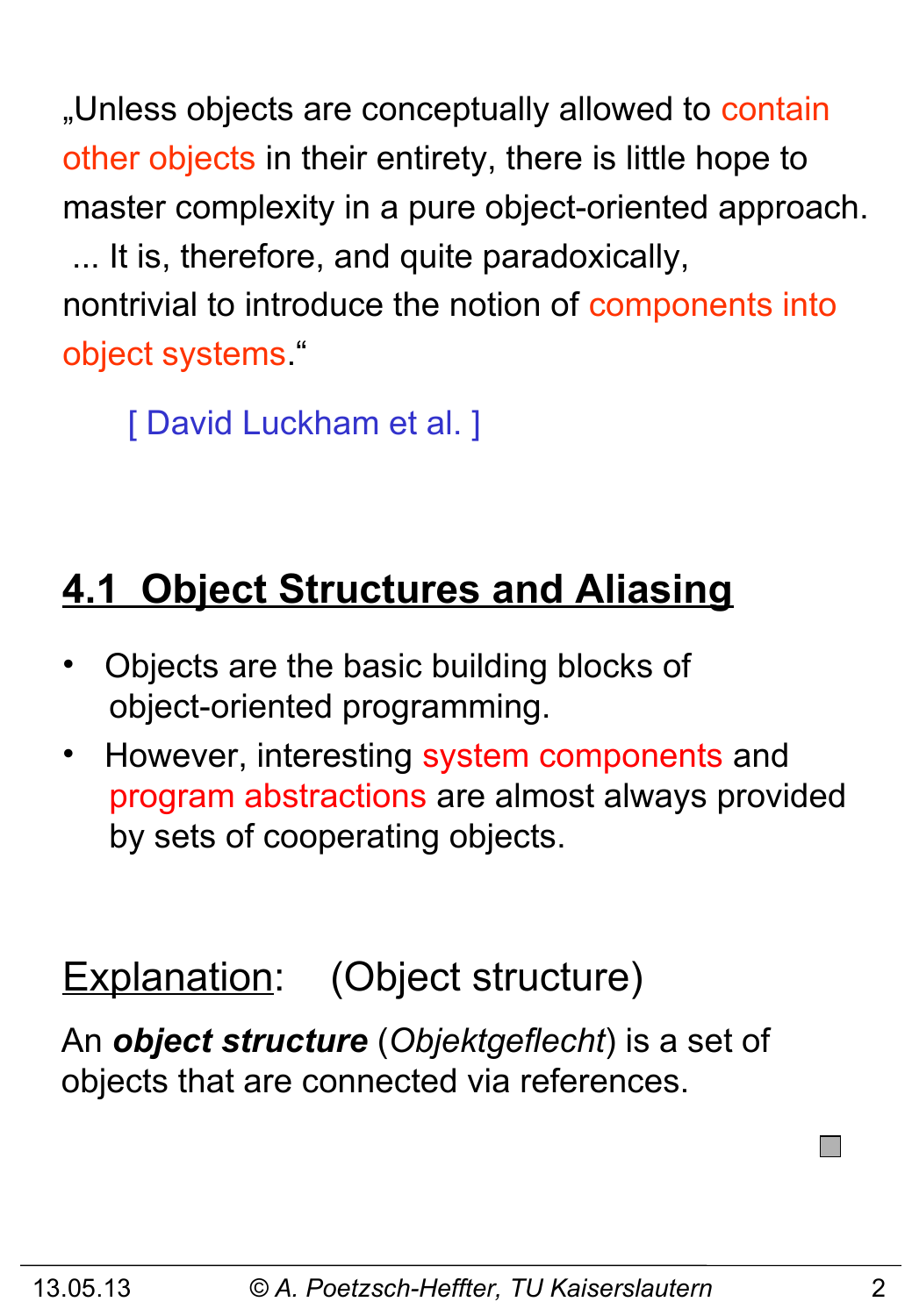## Examples: (Object structures)

1. A very simple structure consisting of 2 objects:

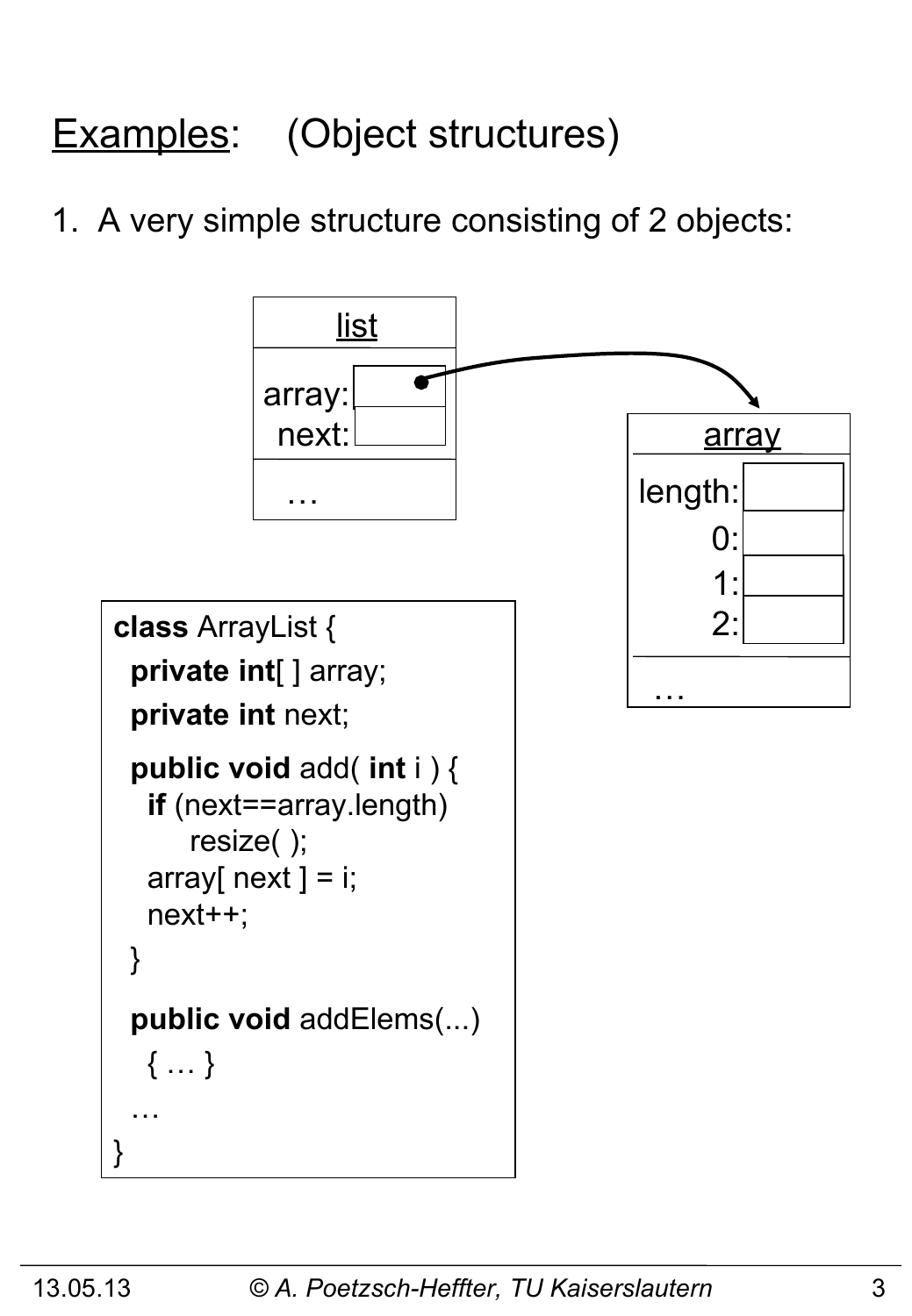2. A simple structure of several objects:



3. More interesting object structures can e.g. be found in graphical user interfaces.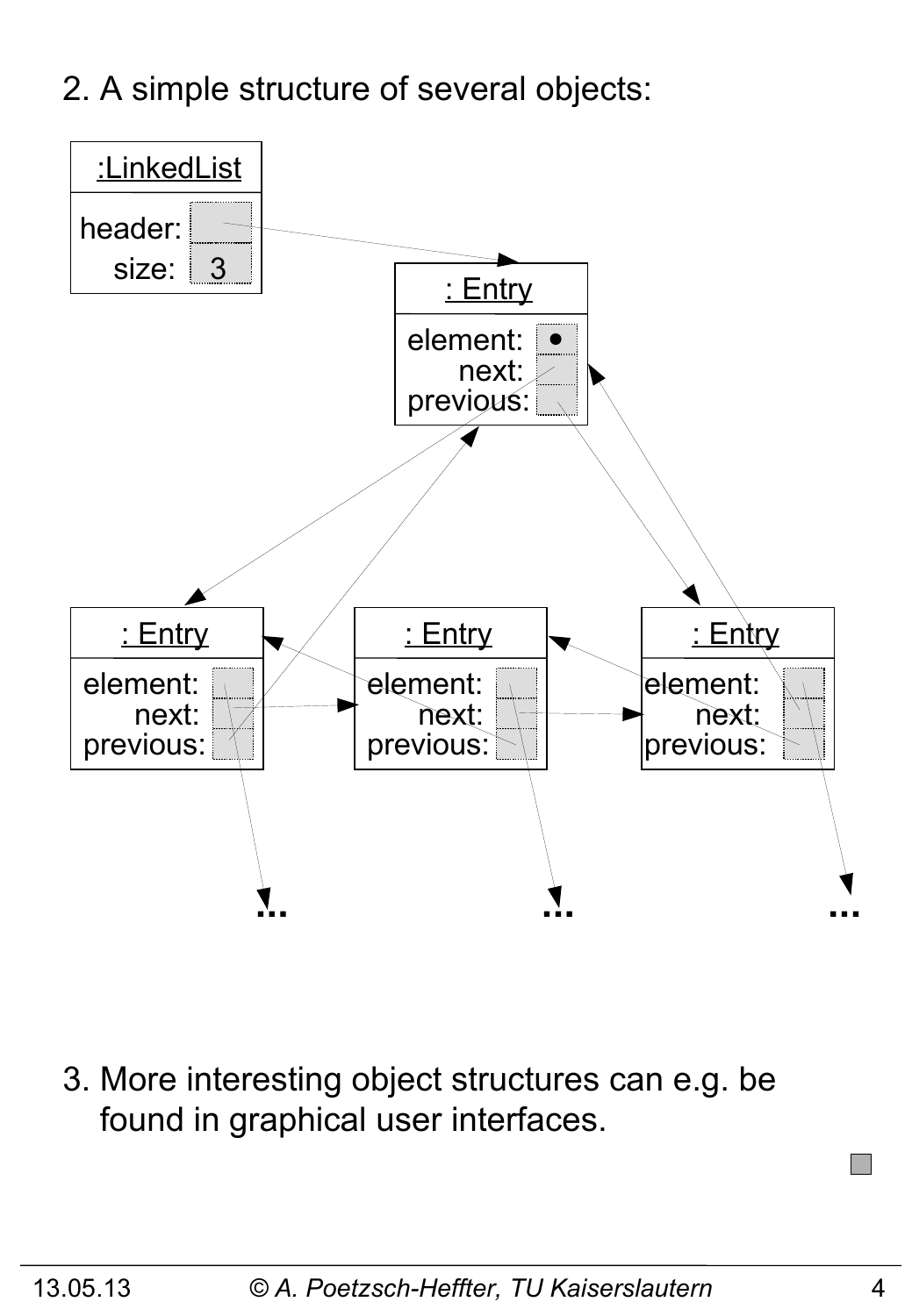### Problems:

- Structural integrity ( $\rightarrow$  structural invariants)
- Behavior and state of an object tightly depends on other objects.
- "Multiple references" to one object  $($   $\rightarrow$  aliasing)

## Explanation: (Aliasing in OO programming)

An object X is *aliased* if two or more variables hold references to X. A variable can be

- an instance variable
- a class or static variable (global variable)
- a local variable of a method incarnation, including the implicit parameter **this**
- a formal parameter
- the result of a method invocation or her intermediate expression results

Often such a variable is called an *alias* of X.

Aliasing is called *static* if all involved variables are instance or static variables, i.e. belong to the heap. Otherwise, it is called *dynamic*.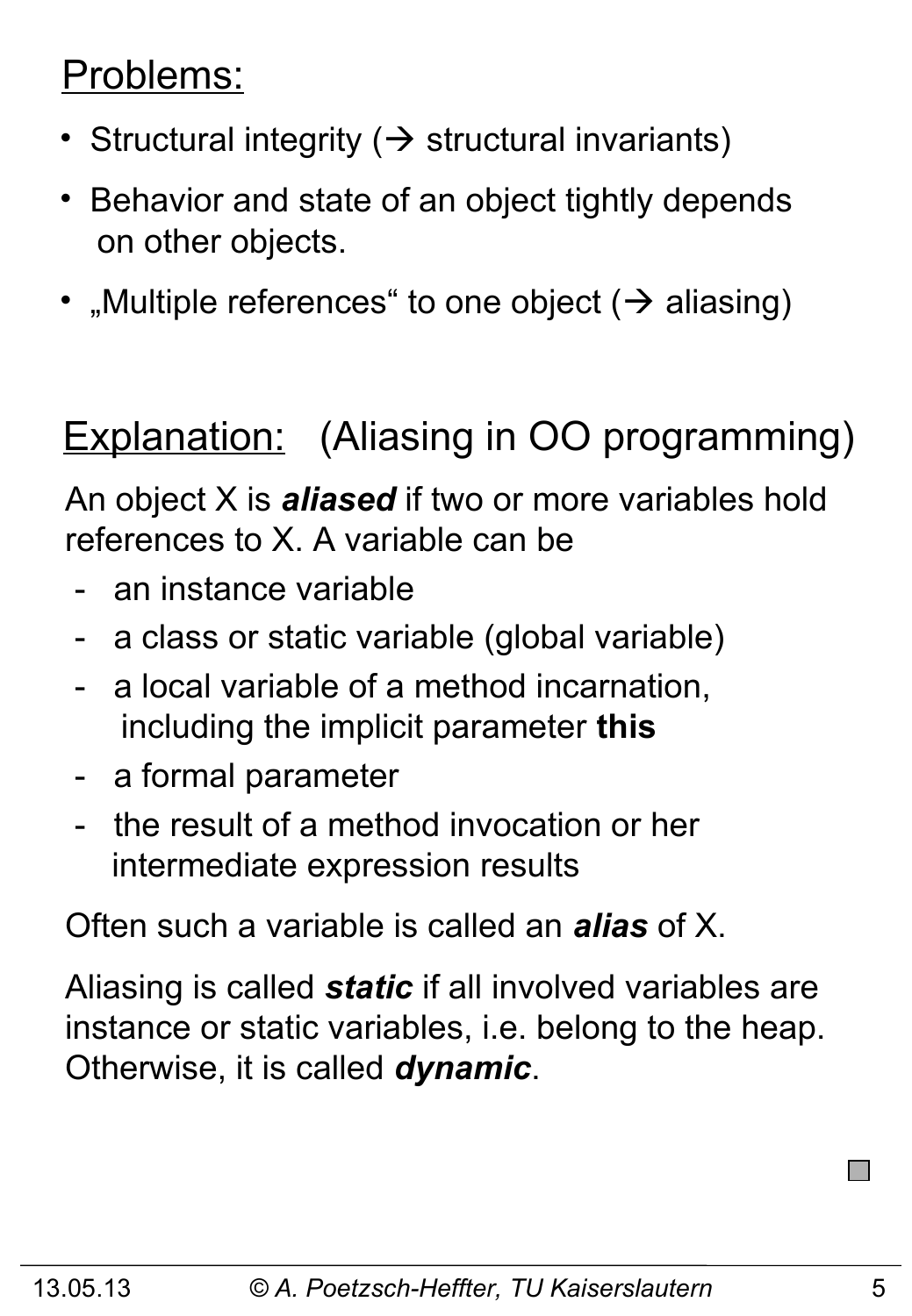## Desirable Aspects of Aliasing:

- Consistent view to shared objects
- Multiple cursors/iterators into object structures
- Time and space efficiency

## Examples: (Desirable aliasing)

- 1. Address objects that capture the address of a person or institution:
	- Several objects may reference an address *A*.
	- If *A* is modified, the referencing objects keep a consistent and up-to-date view.
- 2. Consider a complex tree or graph structure:
	- The structure can be traversed by several iterators.
	- Cursors can point to nodes of current interest.
- 3. Data structures can share objects (e.g. singly linked lists):
	- avoids to copy data structures when they are enlarged or reduced in size;
	- saves a lot of memory space.

 $\Box$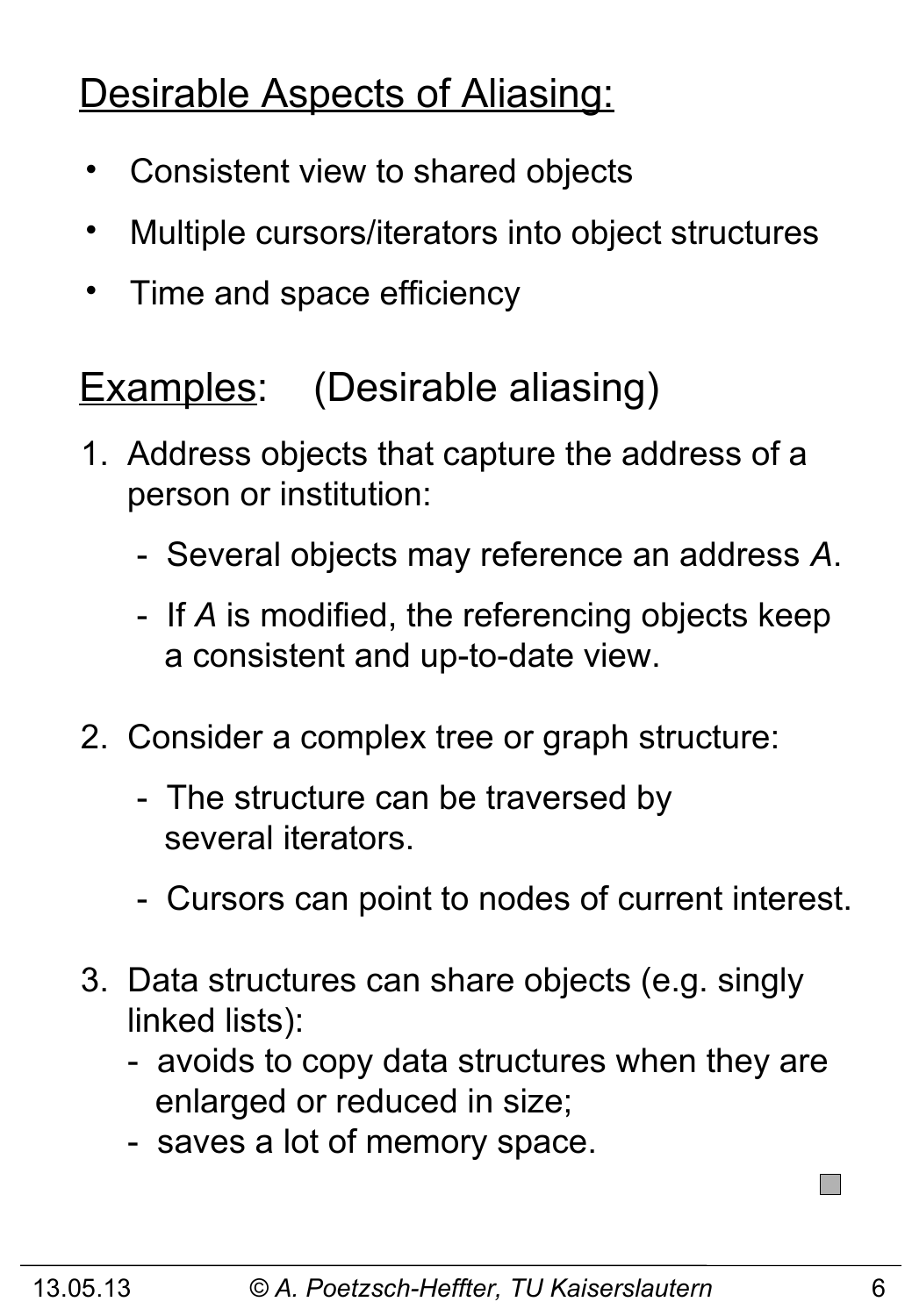## Undesirable Aspects of Aliasing:

- 1. Side-effects may become difficult to understand and control
- 2. Inconsistent access to objects
- 3. Aliases allow to by-pass interface operations
- 4. Optimizations and formal techniques become more complex

## Examples: (Undesirable aliasing)

- 1. Violation of invariants through aliases:
	- A set class uses a list class to implement the collection. Invariant: no duplicates.
	- Alias to the list can lead to invariant violation.
- 2. Inconsistent access:
	- An algorithm reads in different steps the attributes of an address object *X* (name, street, town).
	- Someone else modifies *X* while the algorithm reads its information.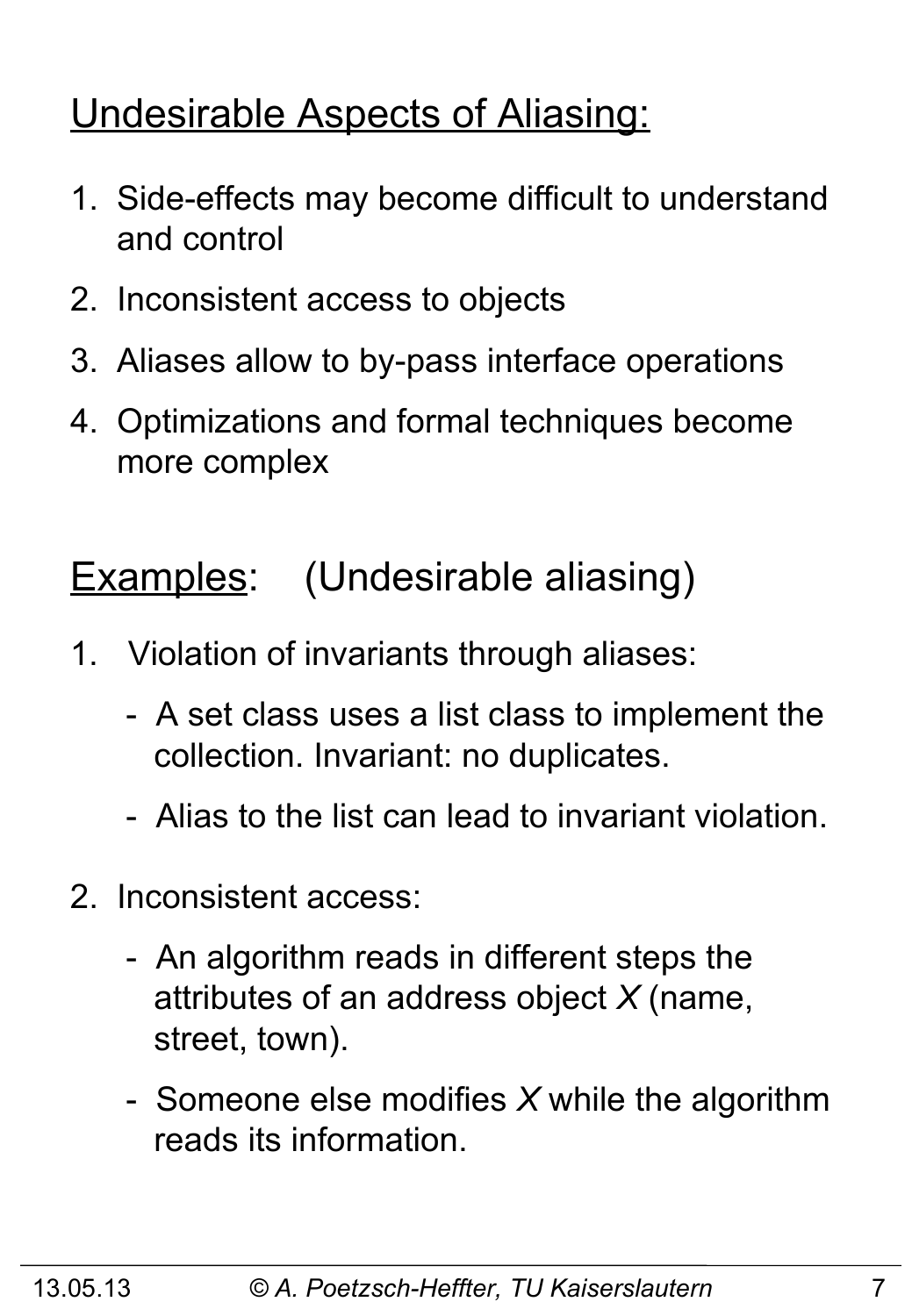3. By-passing interfaces:

Security breach in Java JDK 1.1.1:

- Each Class-object stores array of signers
- Only trusted signers get extended access rights to the host system
- Through *leaking* of the array of signers, a malicious applet can modify the list of signers to get extended rights
- Again, access modifiers cannot prevent the problem, because arrays are mutable

```
private Identity[ ] signers;
…
public Identity[ ] 
getSigners( ) {
    return signers;
}
```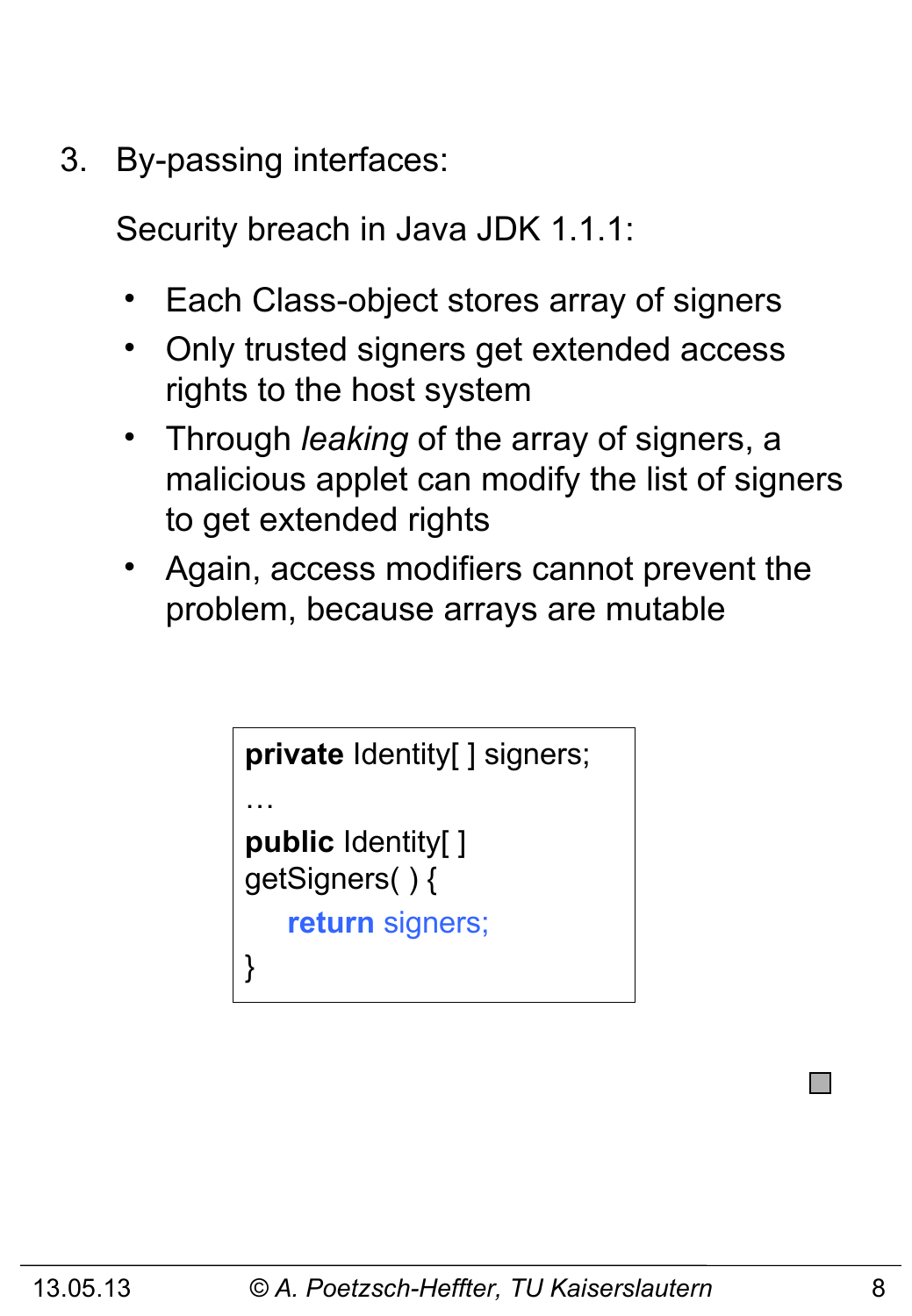## Forms of Alias Creation:

Capturing:

- Capturing occurs when objects are **passed to a data structure and then stored** by the data structure.
- Capturing often occurs **in constructors** (e.g., streams in Java).
- Problem: Alias can be used to **by-pass interface** of data structure.

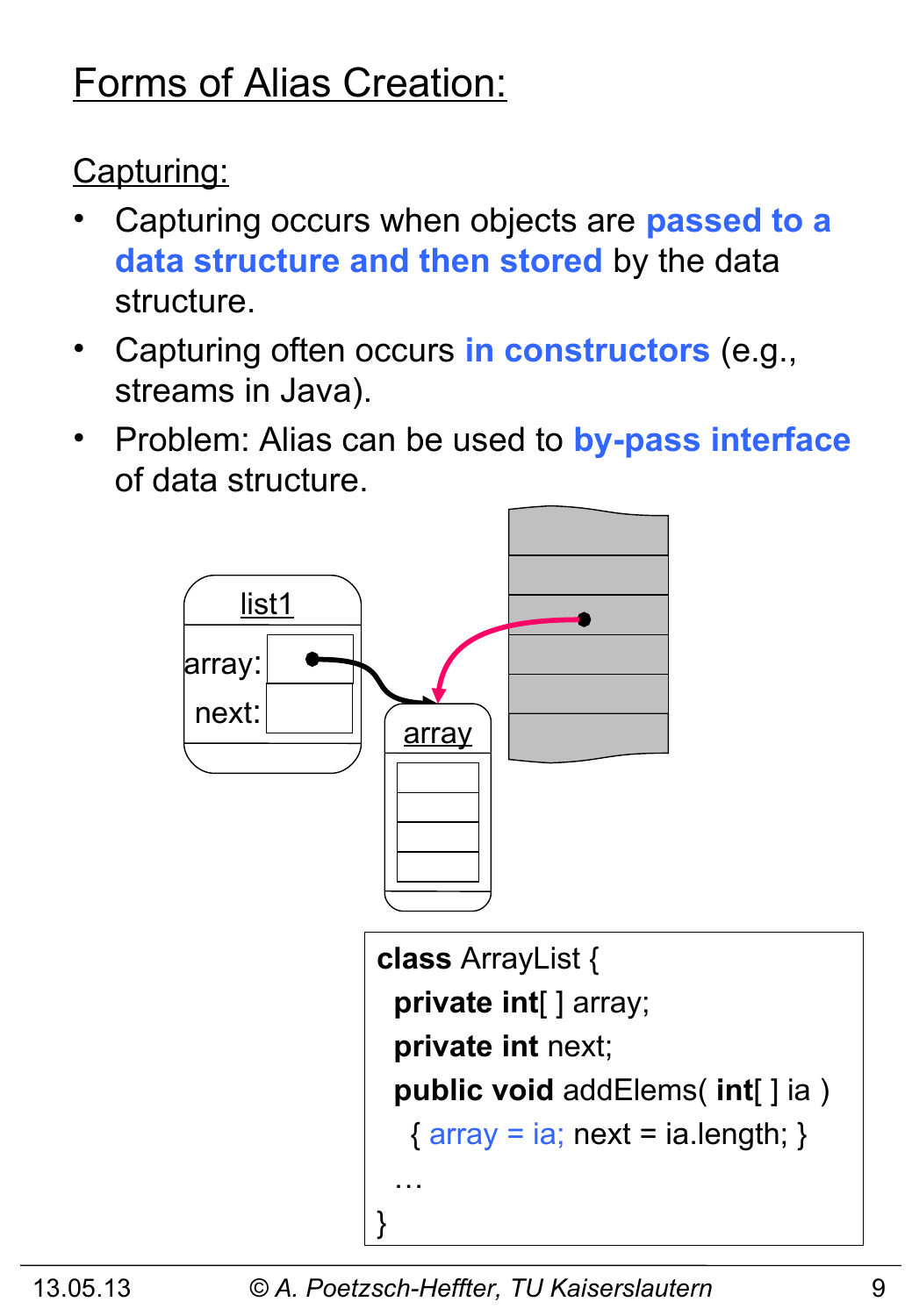#### Leaking:

- Leaking occurs when data structure **passes a reference** to an object which is **supposed to be internal** to the outside
- Leaking **often** happens **by mistake.**
- Problem: Alias can be used to **by-pass interface** of data structure.

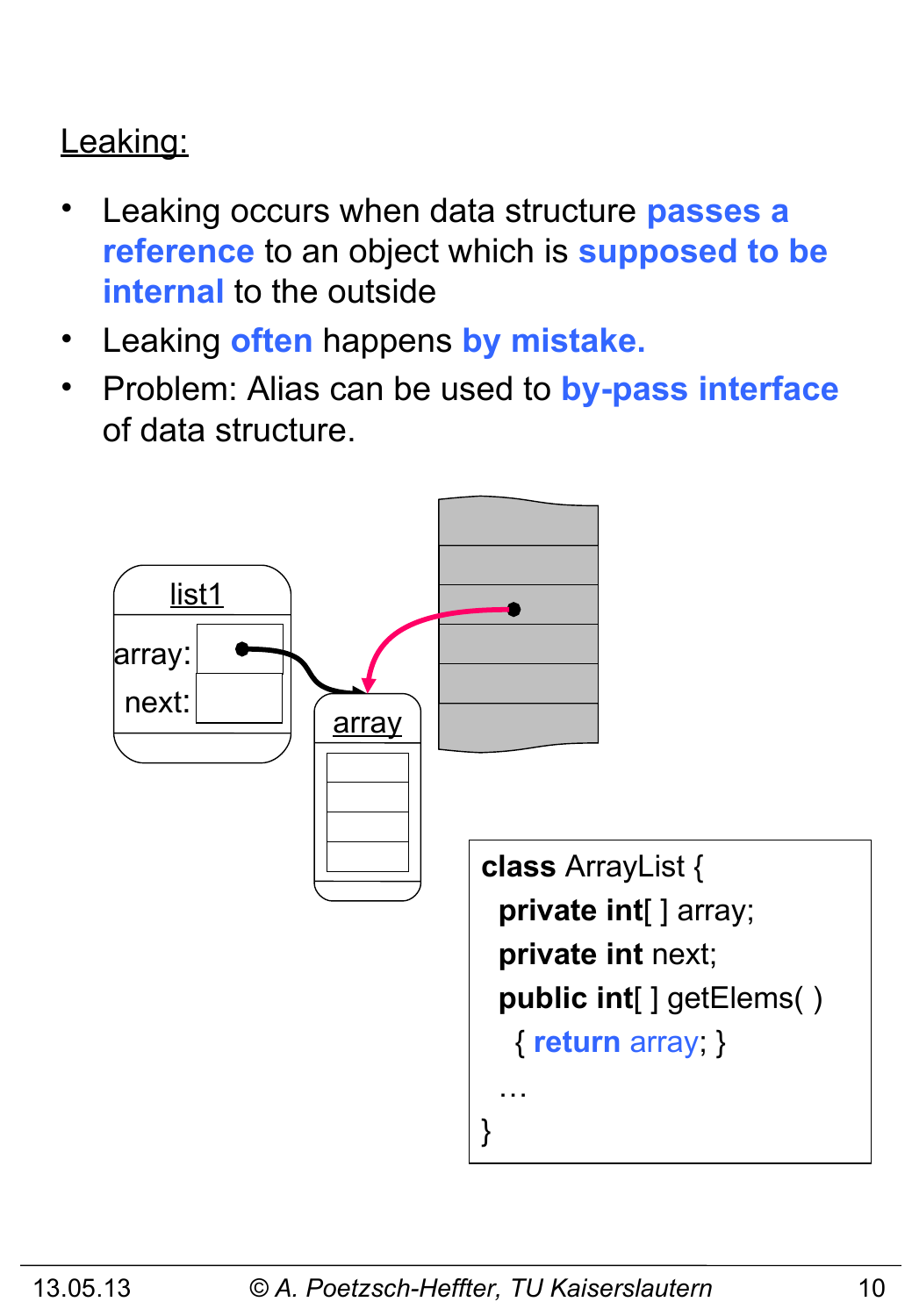General approaches to solve alias problems:

- Support aliasing, but disable modifications (avoids undesirable aspects (1.), (2.) and (4.) from above)
- Control aliasing and access

## **4.2 Immutability**

*Referential transparency* means that the holder of an object reference *R*

- does not have to care about aliases of *R*,
- in particular, cannot observe whether aliases of *R* exist (by using *R*).

Techniques to achieve referential transparency:

- immutability
- uniqueness

## Assumption:

To keep the following definitions simpler, we assume that reading and writing to instance variables of an object *X* can only be done by methods of *X*'s class (possibly inherited methods).

That is, objects can only be observed by method invocation.

 $\sim$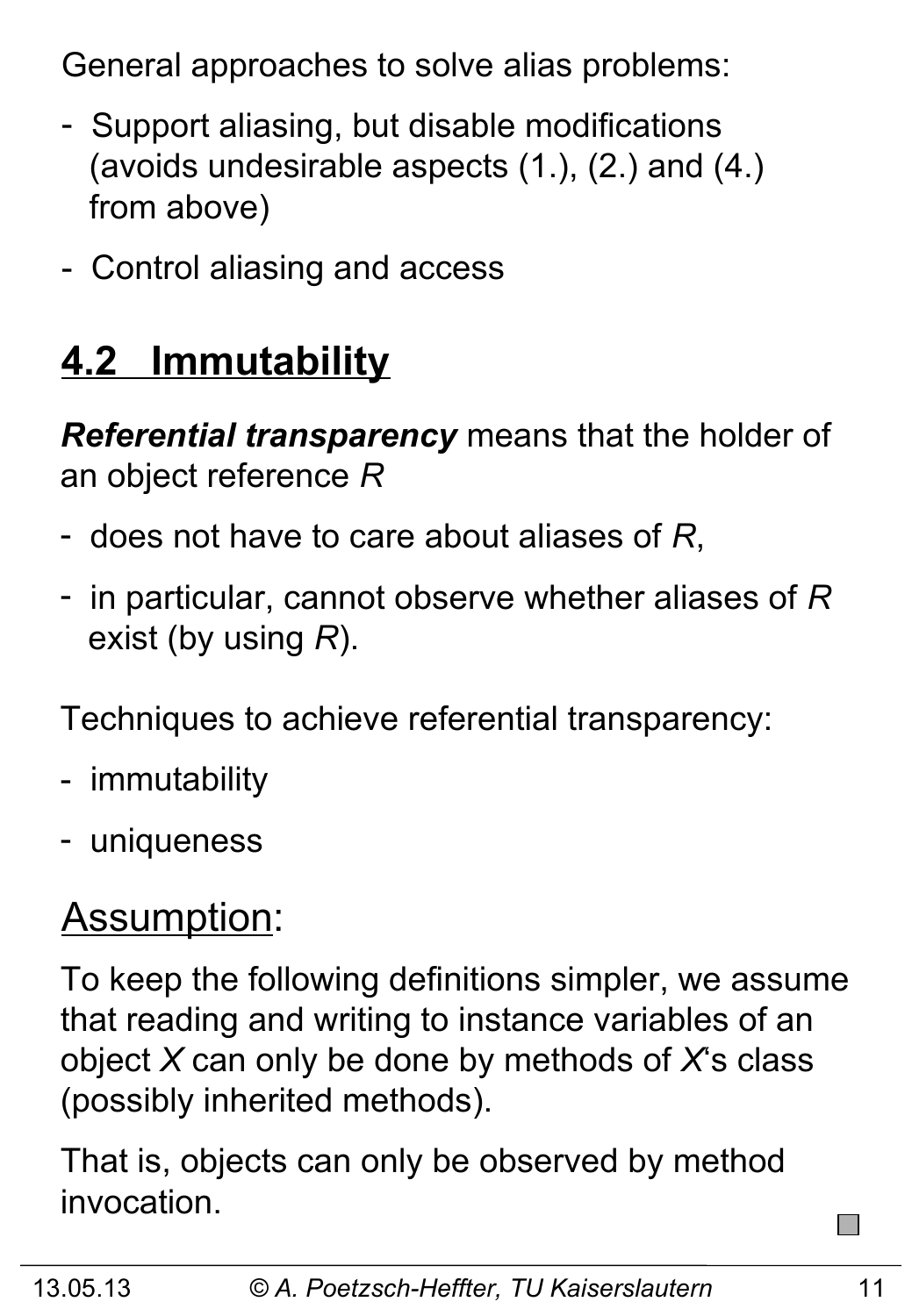## Explanation: (Immutability)

We assume that equality for the primitive types is defined by  $v = -\frac{1}{2}$  and for reference types by some reasonably defined method equals.

An object *X* is called *(observationally) immutable* if after termination of its constructor call any two invocations

*X.m(p1,...,pn)* and *X.m(q1,...,qn)*

with *pi* equals *qi* (1≤ i ≤ n) either

- yield equal results or
- throw equal exceptions or
- both do not terminate.

A *class* C is called *immutable* if all instances of C in any program execution are immutable.

### Remark:

- Immutability is usually defined by prohibiting state changes and dependency of "external" state.
- About 660 concrete classes in Java's standard library are immutable (about 20%)

 $\Box$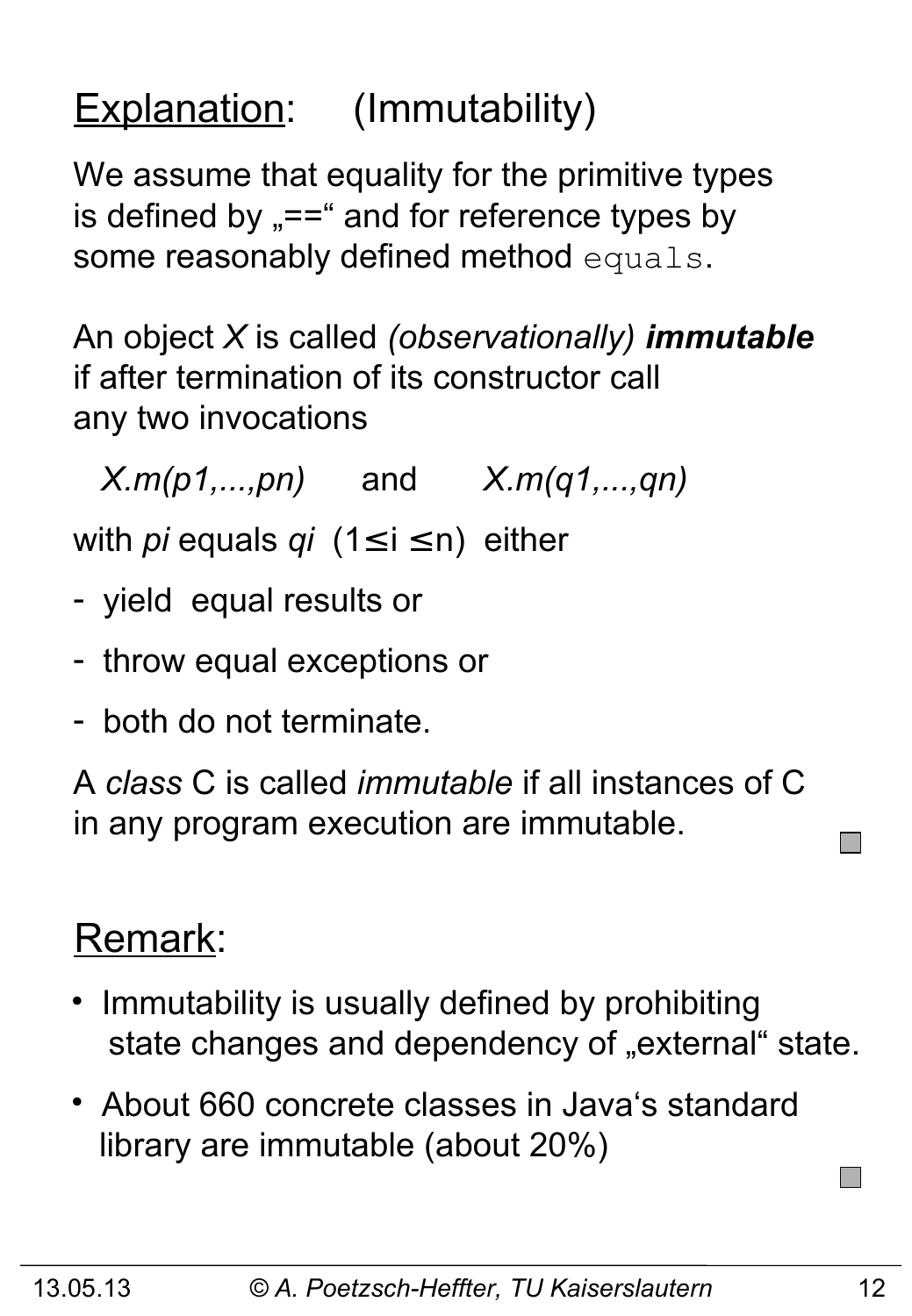## Examples: (Immutability)

#### 1. Immutable class:

```
class ImmutableList {
   private int head;
   private ImmutableList tail;
  boolean isempty(){ return tail == null; }
   int head(){
     if( isempty() )
       throw new NoSuchElementException();
     return head;
   }
   ImmutableList tail(){
     if( isempty() )
      throw new NoSuchElementException();
     return tail;
   }
   ImmutableList cons( int i ) {
     ImmutableList aux = new ImmutableList();
    aux.head = i;
    aux.tail = this; return aux;
   } 
   boolean equals( Object that ) {
 ...
   }
}
```
Objects of class ImmutableList are immutable for an appropriate method equals.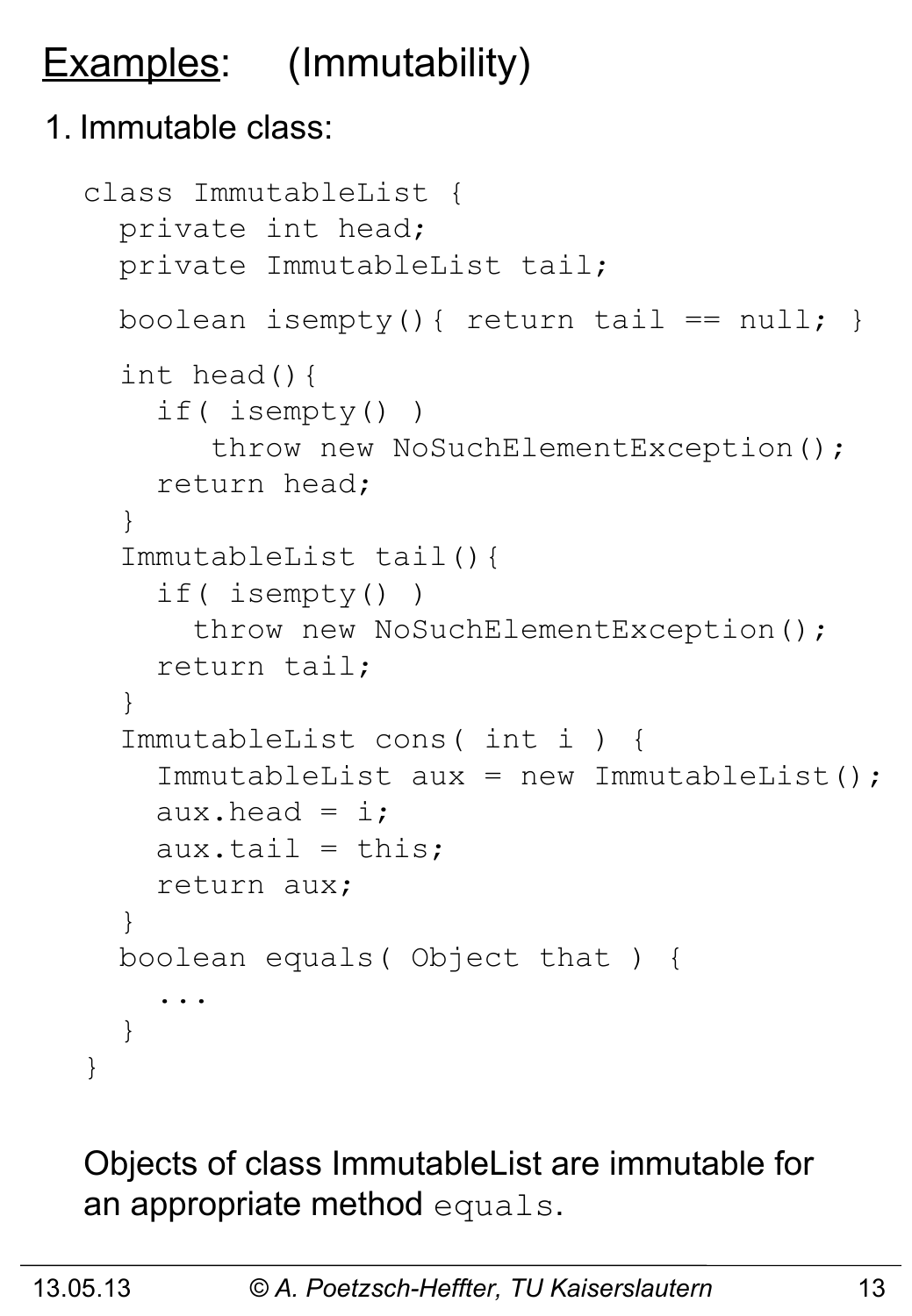```
class ImmutableList { // continued
 ...
  boolean equals( Object that ) {
    if( that == null |) !(that instanceof ImmutableList )
       return false;
    ImmutableList tl = (ImmutableList) that; if( isempty() ) {
       return that.isempty();
     } else if( that.isempty() ) {
       return false;
     } else {
       return ( this.head == that.head )
            && tail().equals( that.tail() );
 } 
   }
}
```
2. Immutability and inheritance:

There may be scenarios in which objects *of type* ImmutableList are not immutable:

```
...
static boolean somemethod( ImmutableList il )
{
    if( !il.isempty() ) {
      return il.head() == il.head();
    } else return true;
}
```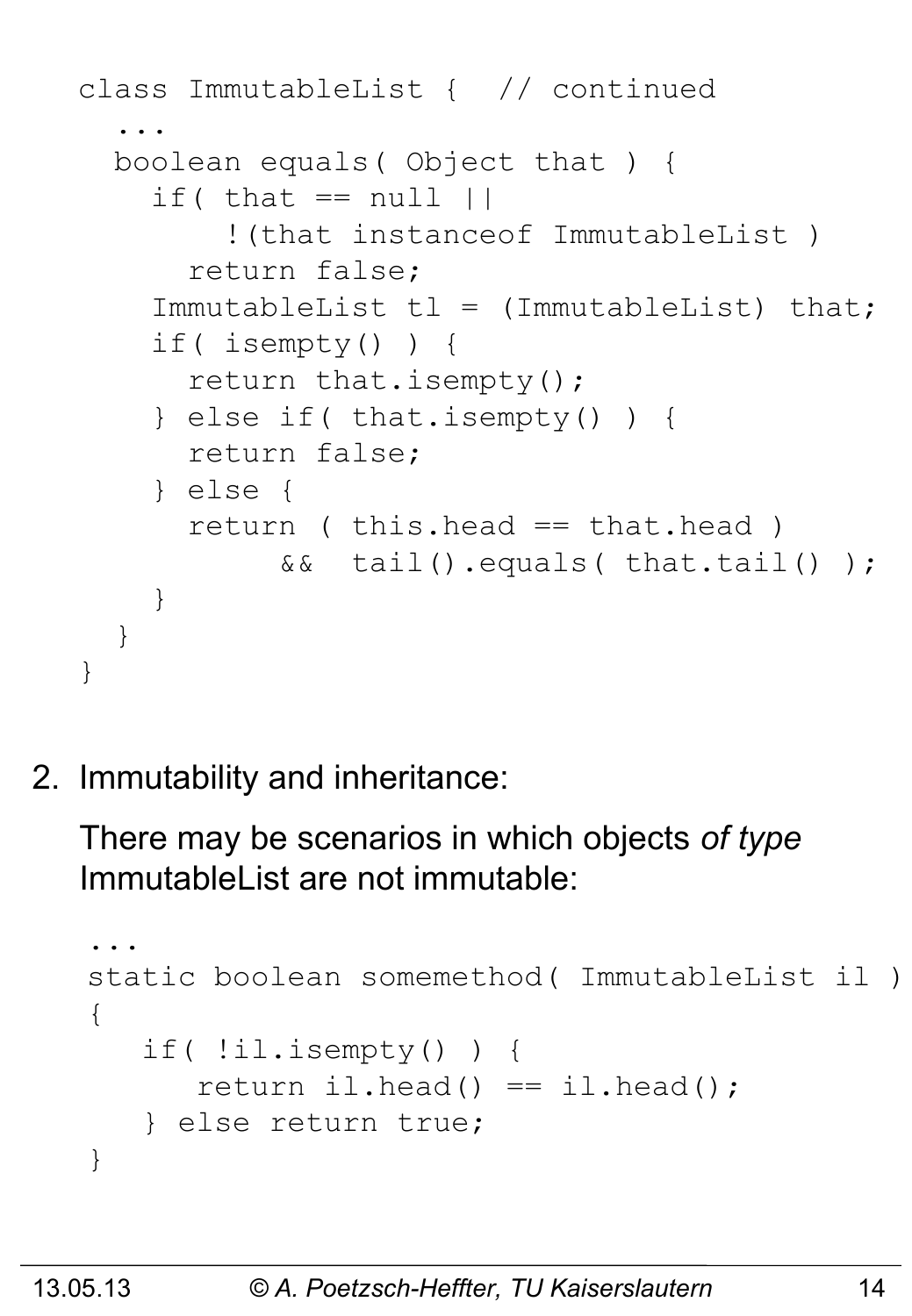```
class NotImmutableList extends ImmutableList
{
    private boolean flag;
    boolean isempty(){ return false; }
    int head(){
      flag = !flag; if( flag ){
          return 7;
       } else return 9;
    }
    ImmutableList cons( int i ) {
       return new NotImmutableList();
    }
}
...
ImmutableList il = new NotImmutableList();
il.cons(7).cons(9);
System.out.println( somemethod(il) );
...
```
The example demonstrates that

 $\rightarrow$  subclasses can breach immutability.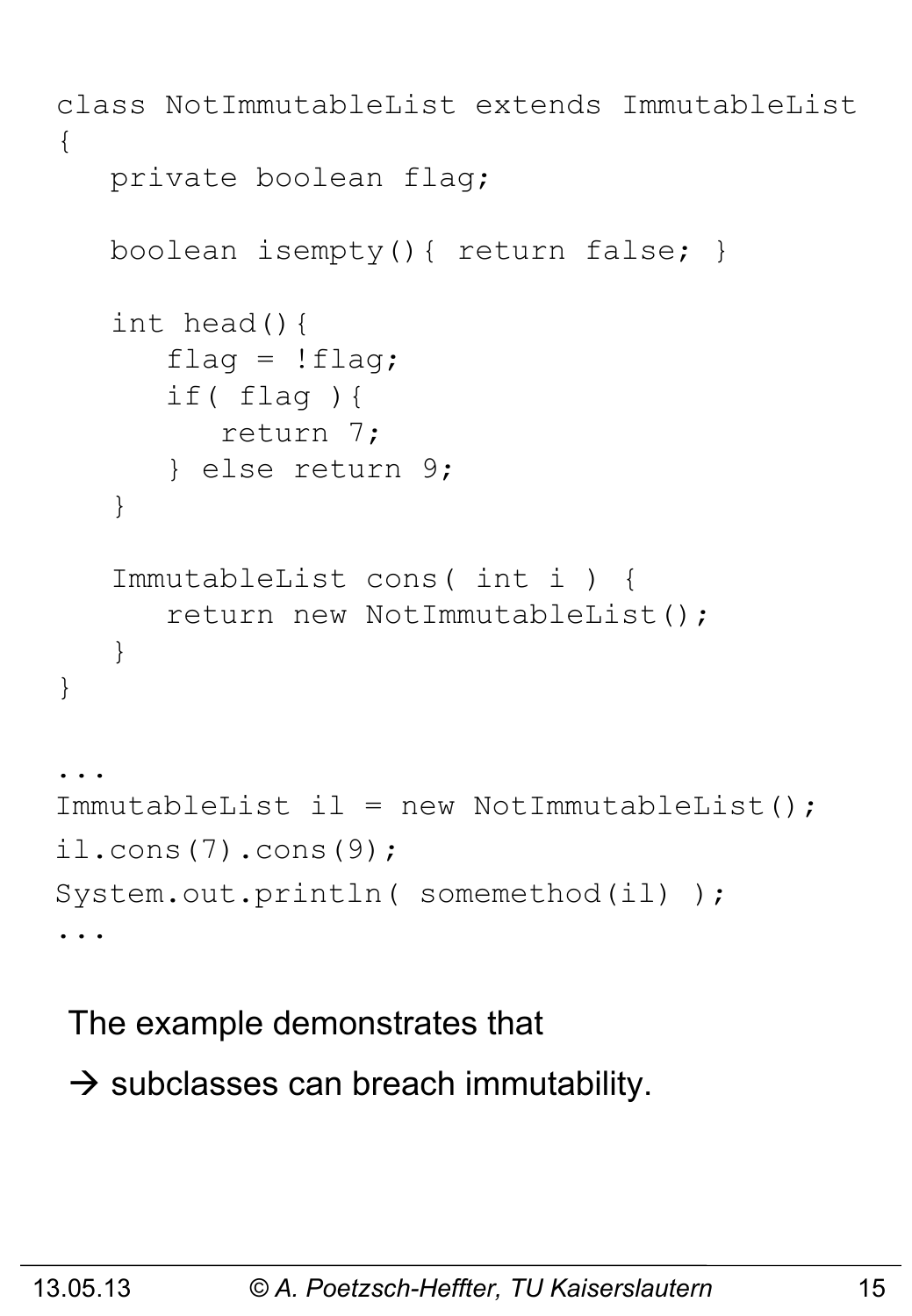3. Immutable objects must not depend on global variables:

```
class Global {
    public static int a = 5;
    public static int getA(){ 
       return a;
    }
}
class Immutable2 {
    public int alwaysTheSame() {
        return Global.getA();
    }
}
```
Immutable2-objects are not immutable!

The example demonstrates that  $\rightarrow$  mutability can depend on global state.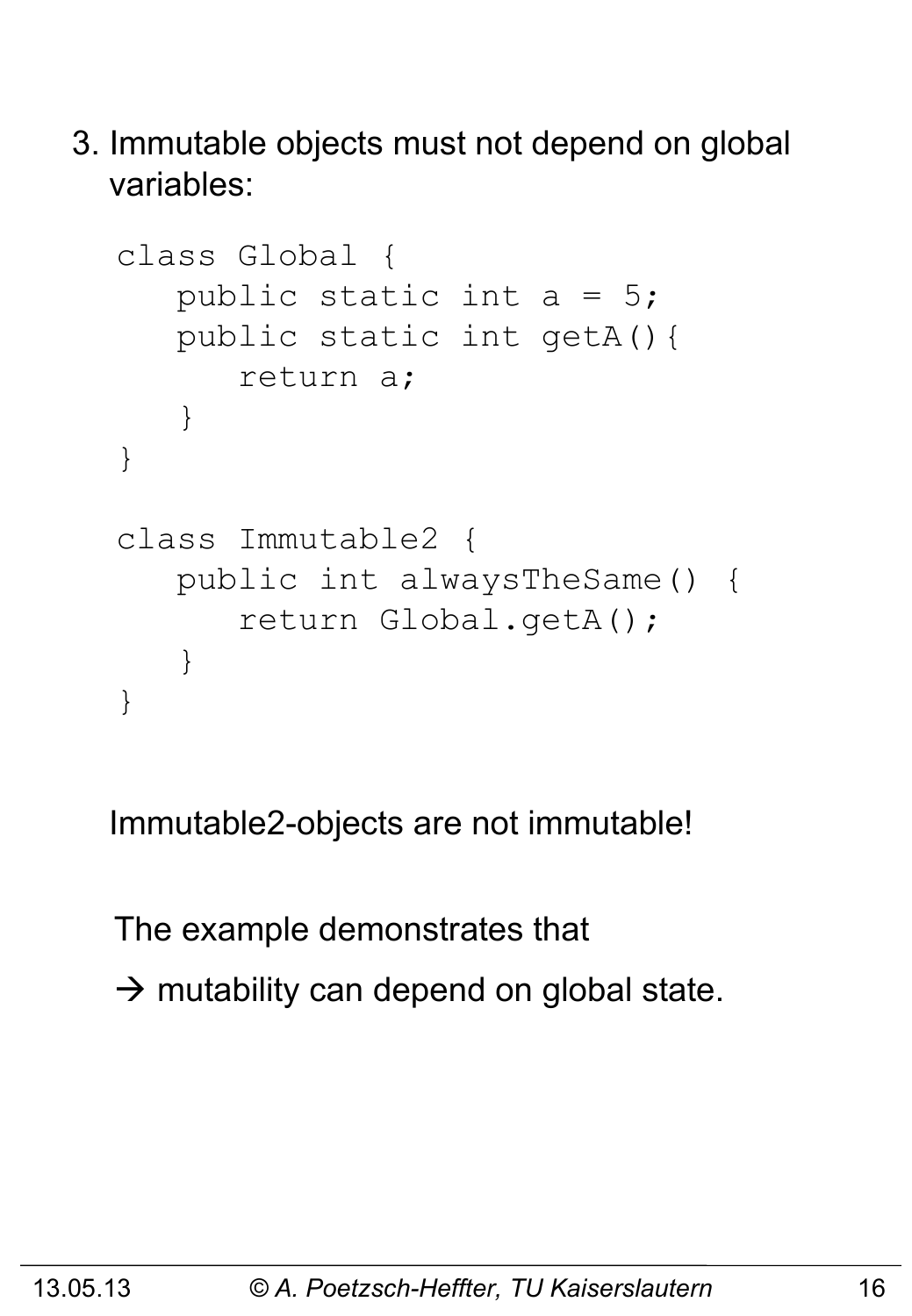4. Immutable objects with varying I/O-behavior:

```
final class Immutable3 {
    private int state;
    public int alwaysTheSame() {
       System.out.println(state++);
       return 47;
    }
}
```
5. Immutable objects where state changes can make sense:

 Typical example: Initialization of instance variables on demand, i.e., not by the constructor, but prior to first use.

### Techniques for Realizing Immutability:

Immutability is implemented using different techniques:

- Access and inheritance restrictions
- Immutable state (local and reachable state)
- Prohibition of access to global state (direct or via methods)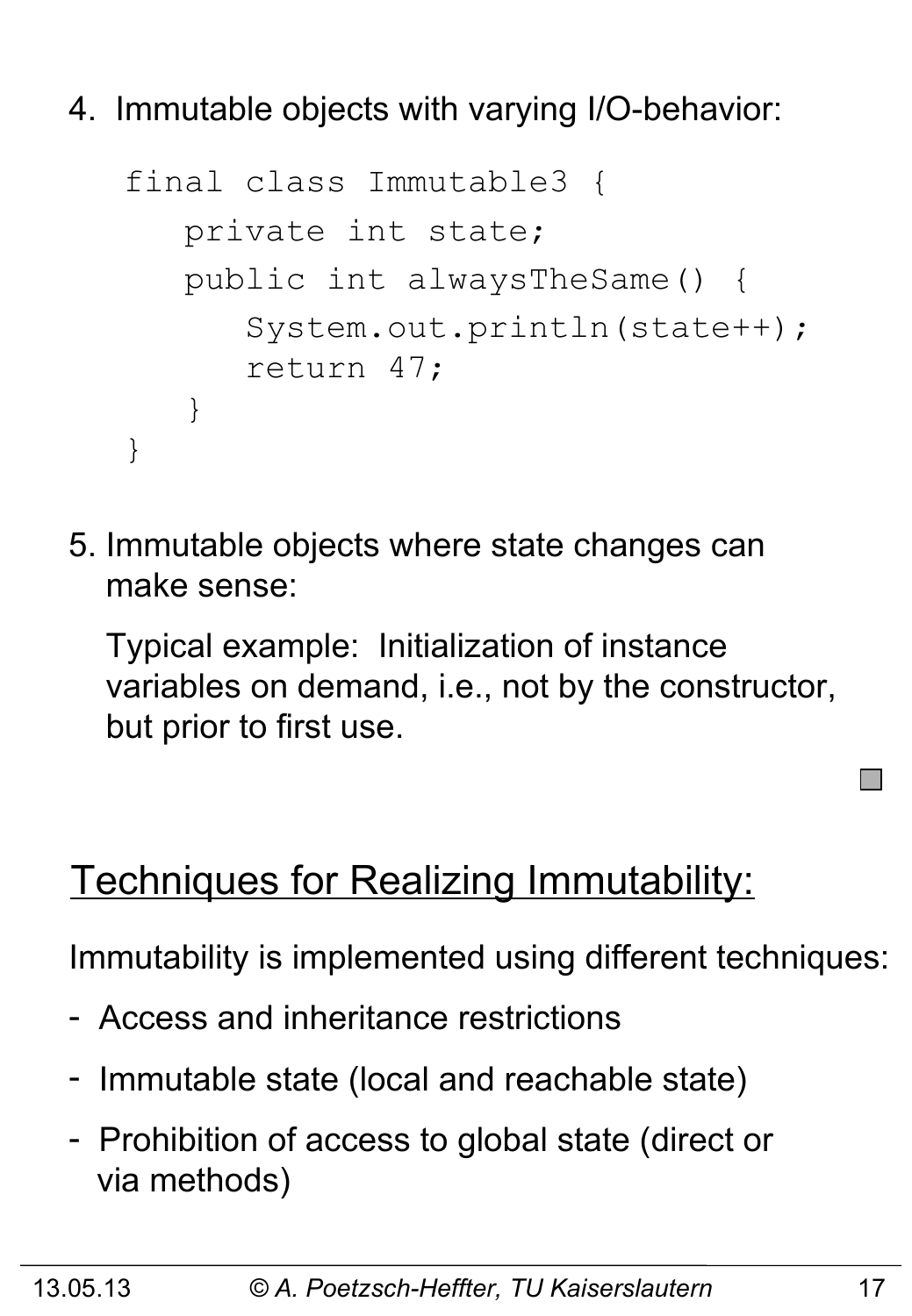Sufficient criteria for immutability of an object *X*:

- Instance variables of *X* cannot be modified after termination of its constructor.
- $\bullet$ X is not exposed during construction.
- Objects referenced by *X* are immutable according to these criteria.
- Constructors can only take immutable objects as parameters.
- Methods do not depend on global variables, i.e.,
	- They do not access global variables.
	- They do not invoke methods that depend on global variables.
- Methods do not create new objects.

### Remarks:

- The above criteria are still difficult to check:
	- It is difficult to show that no modifications can occur.
	- Inheritance has to be controlled.
- Classes like String are (almost) immutable, although they modify the state and do not satisfy the above criteria.
- Restricted forms of immutability can be checked by tools.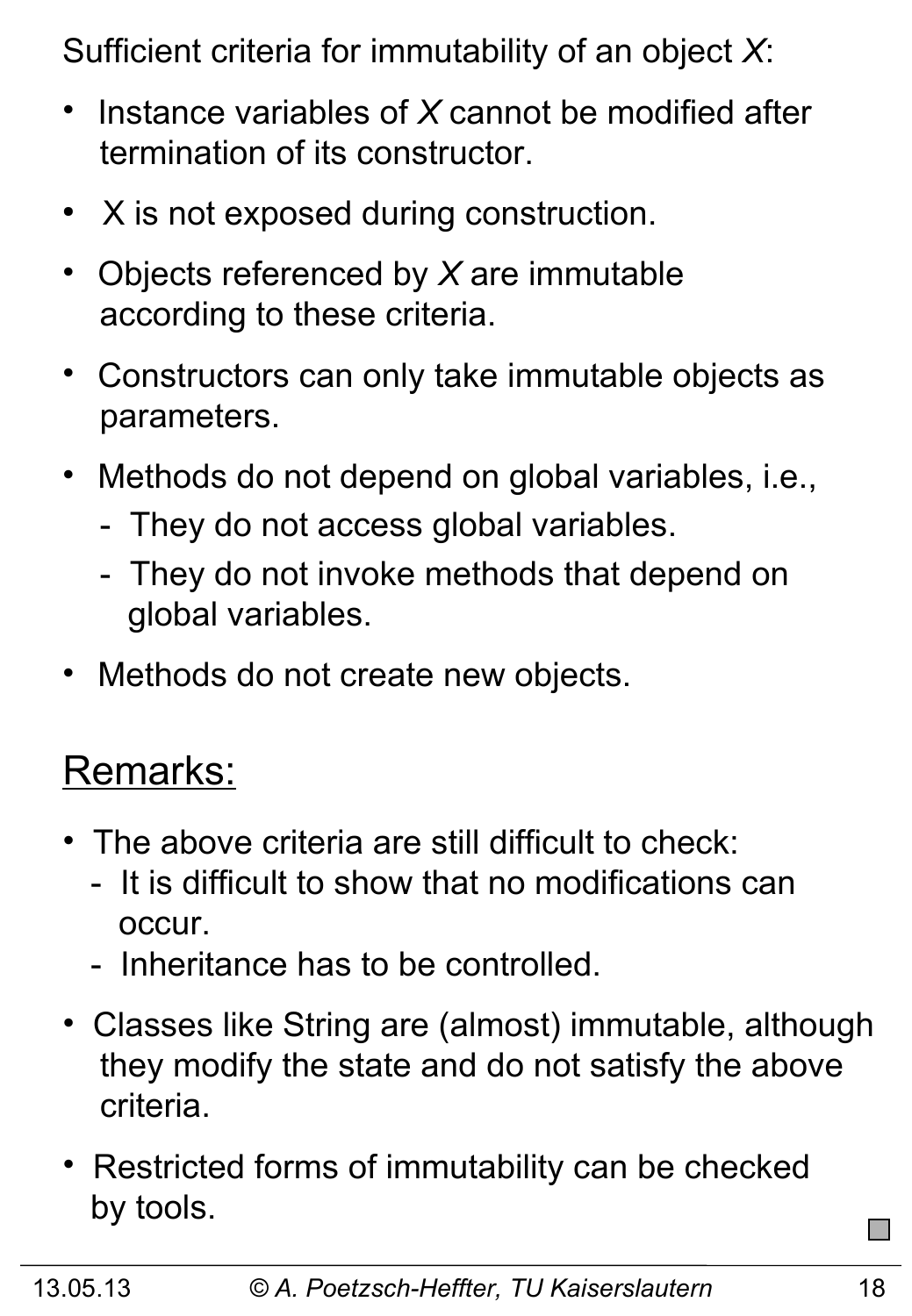## **4.3 Alias Control and Encapsulation**

### Explanation: (Alias control, encapsulation)

Techniques for *alias control* avoid or alleviate alias problems by preventing certain forms of aliasing and by guaranteeing structural invariants.

Implementation techniques for alias control are:

- Alias modes
- Access restrictions
- Read-only references/methods
- Encapsulation

*Encapsulation techniques* structure the state space of executing programs in a way that allows

- to guarantee data and structural consistency by
- establishing *boundaries*/*capsules* with well-defined interfaces.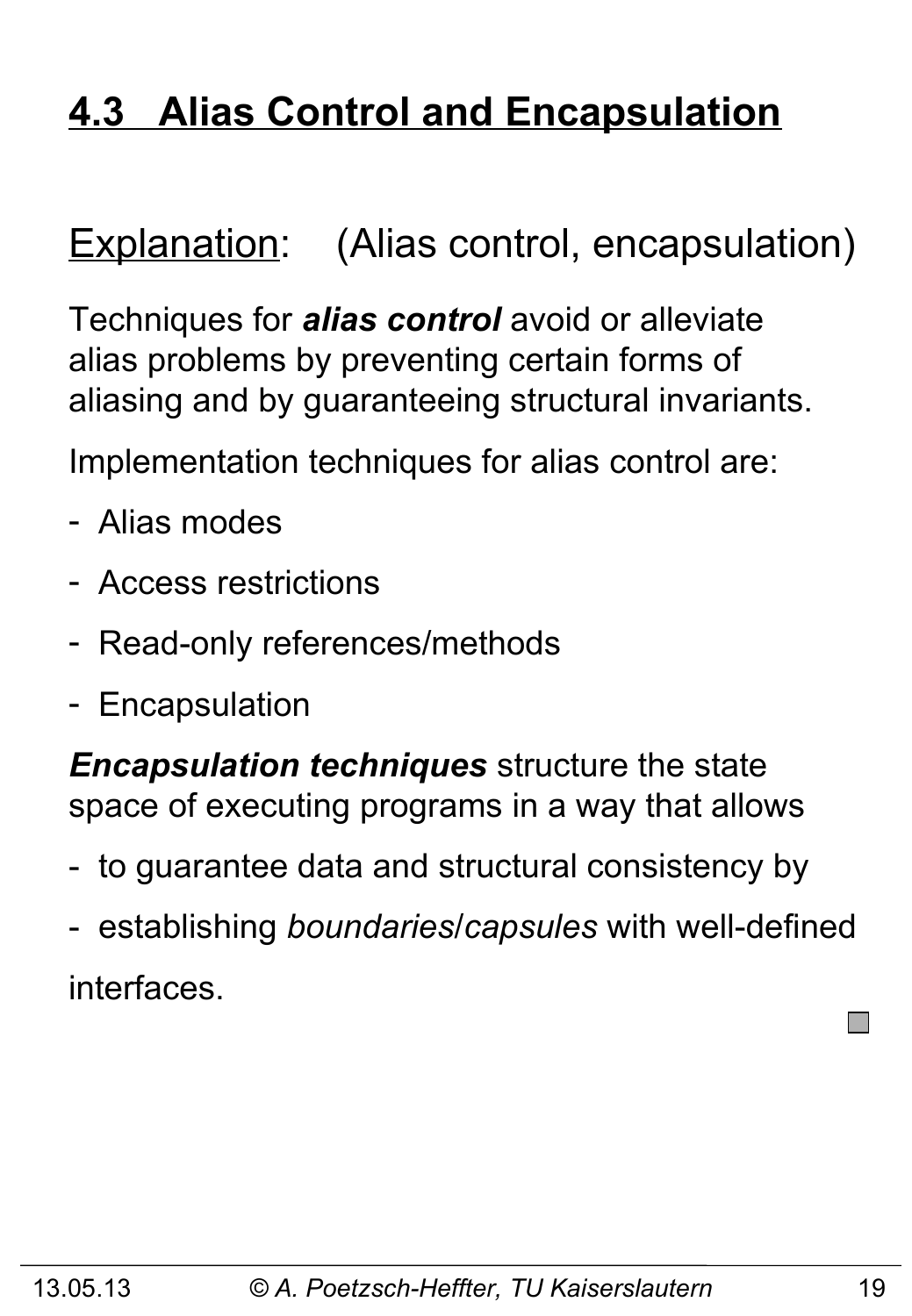Alias control and encapsulation techniques are another approach to reduce aliasing problems:

- 1. Side-effects are simpler to control.
- 2. Consistent access to objects can be achieved.
- 3. By-passing of interface operations can be avoided

Overview:

- Notions of alias control
- Type-based encapsulation

### **4.3.1 Notions of Alias Control**

We need **better control** over the objects in an object structure to avoid aliasing problems.

Approach: *Alias modes*:

- Define **roles** of objects in object structures
- Assign a tag (**alias mode**) to every expression to indicate the role of the referenced object
- Impose **programming rules** to guarantee that objects are only used according to their alias modes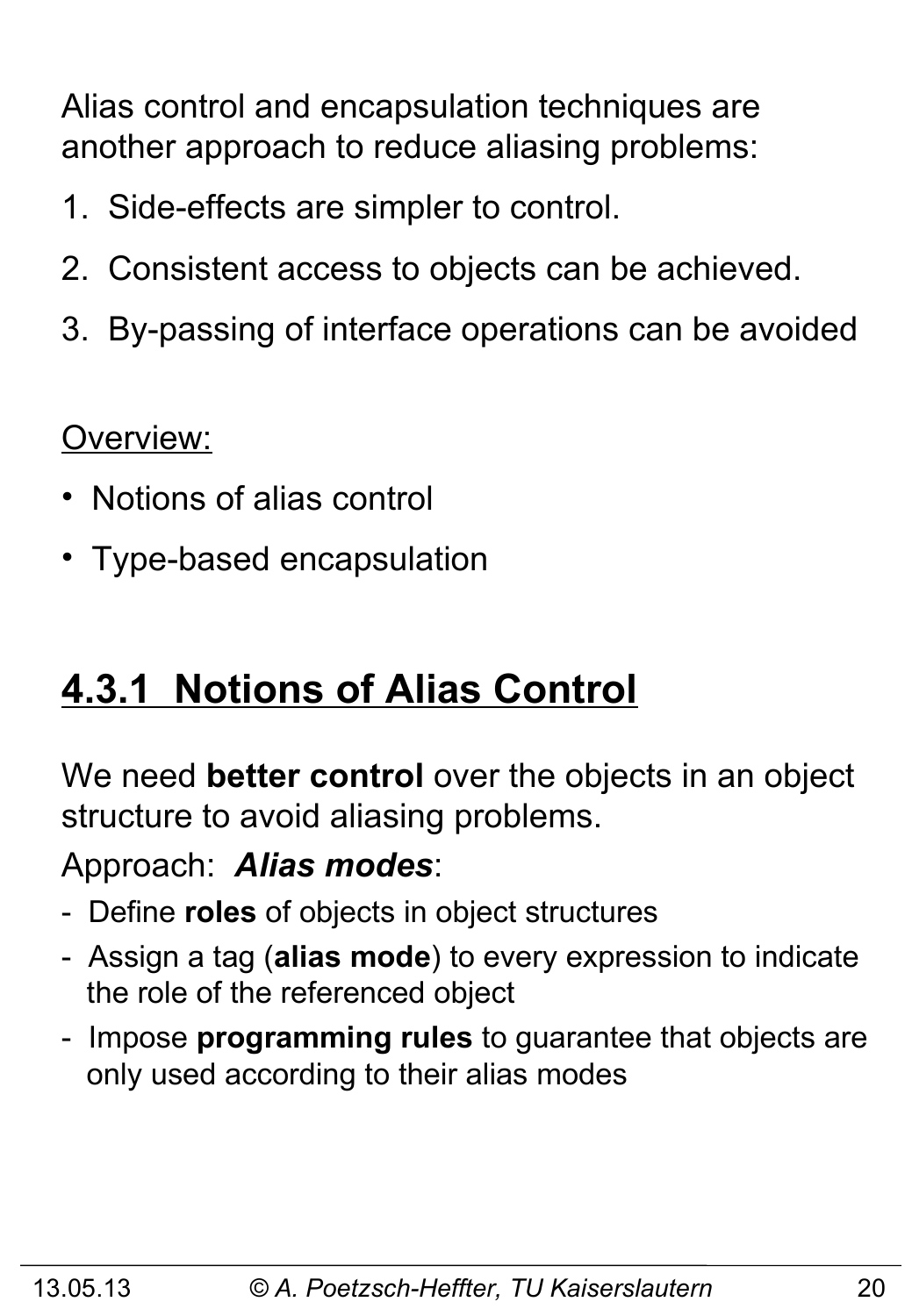### Roles in Object Structures:

- • **Interface objects** that are used to access the structure
- •Internal **representation** of the object structure
- • **Arguments** of the object structure

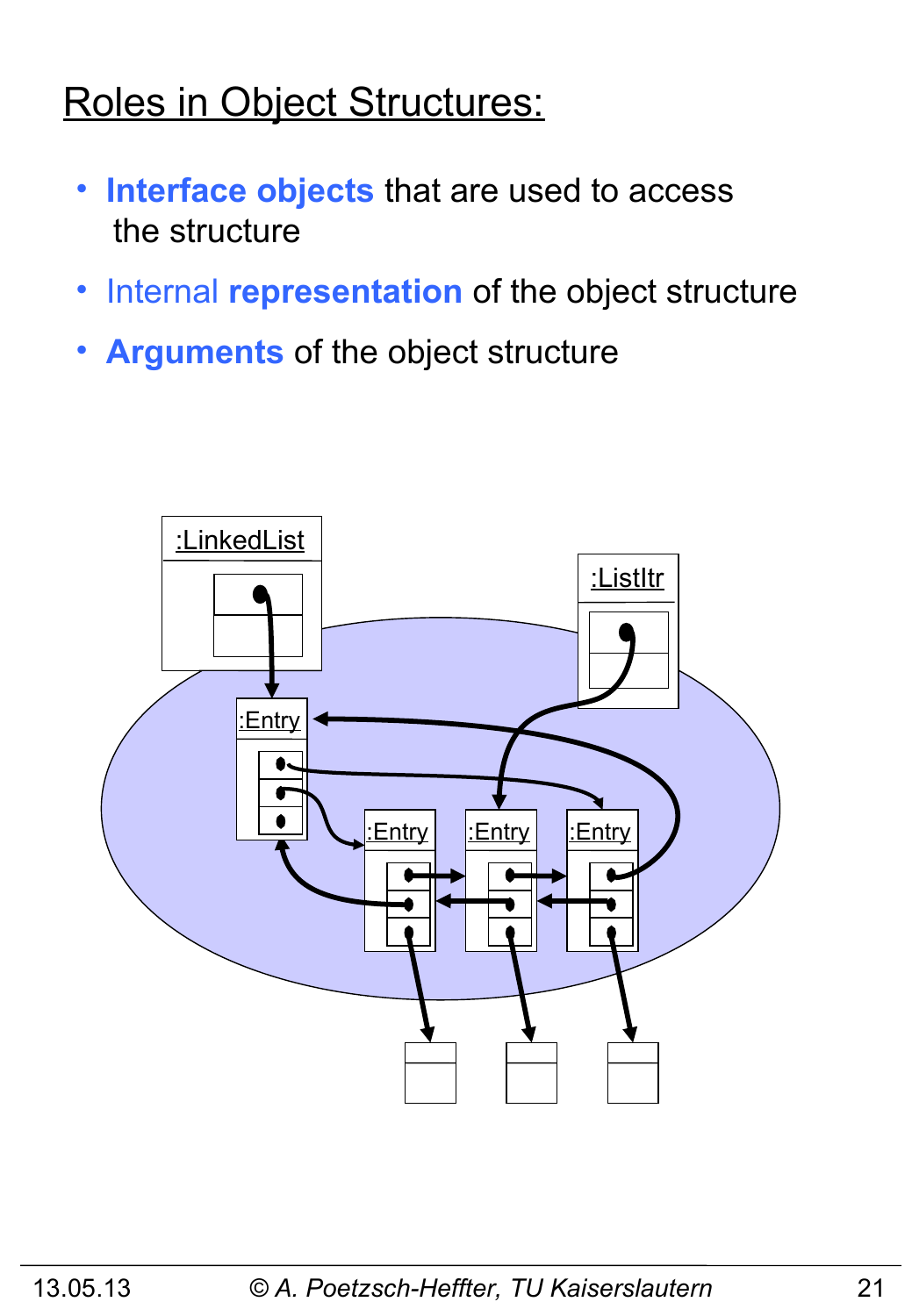#### 1. Interface objects (default mode):

- Interface objects are used to **access the structure**
- Interface objects can be **used in any way** objects are usually used (passed around, changed, etc.)

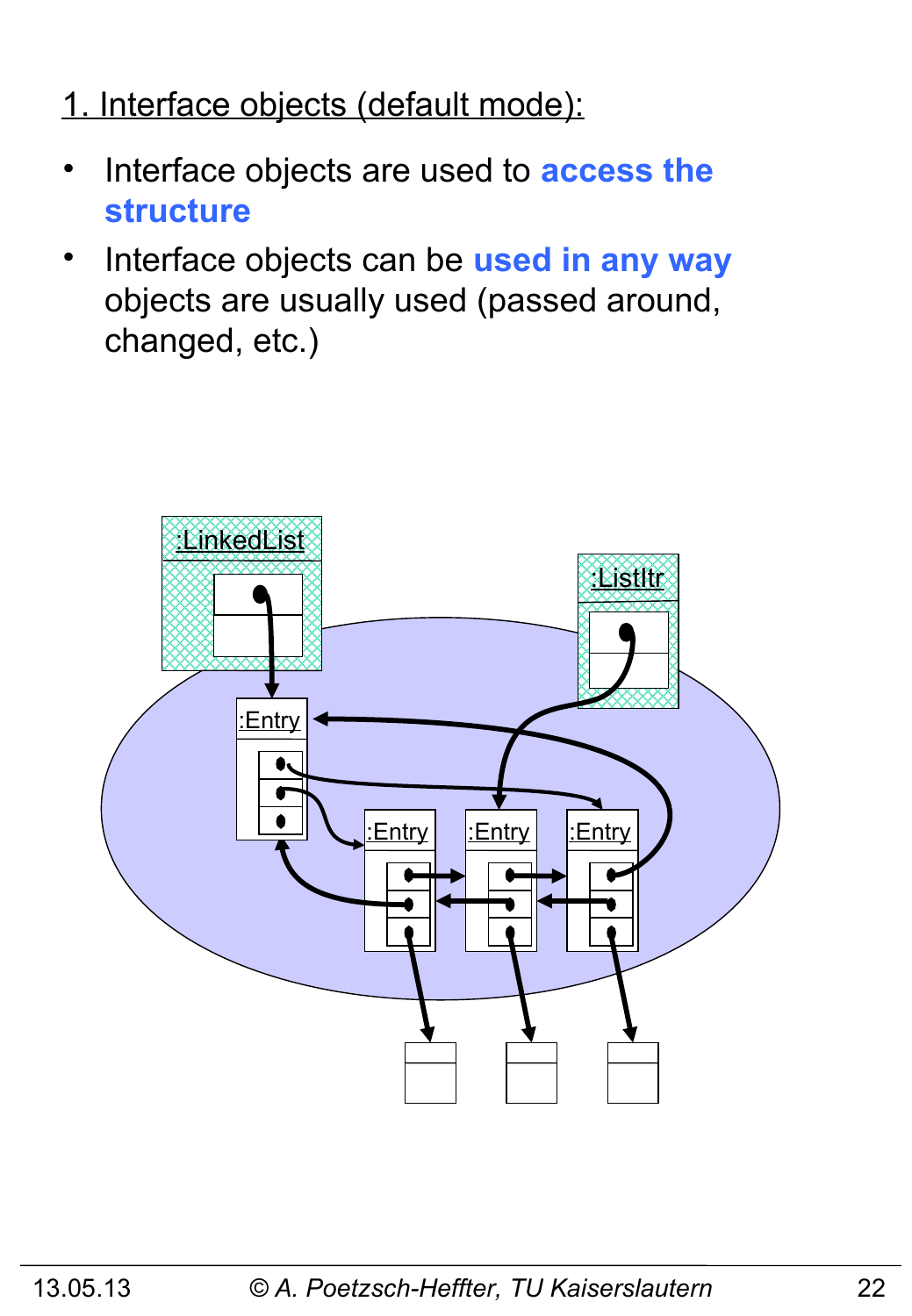- 2. Representations (rep mode):
	- Expressions with mode "rep" hold references to the **representation** of the object structure
	- Objects referenced by rep-expressions can  **be changed**
	- Rep-objects **must not be exported** from the object structure

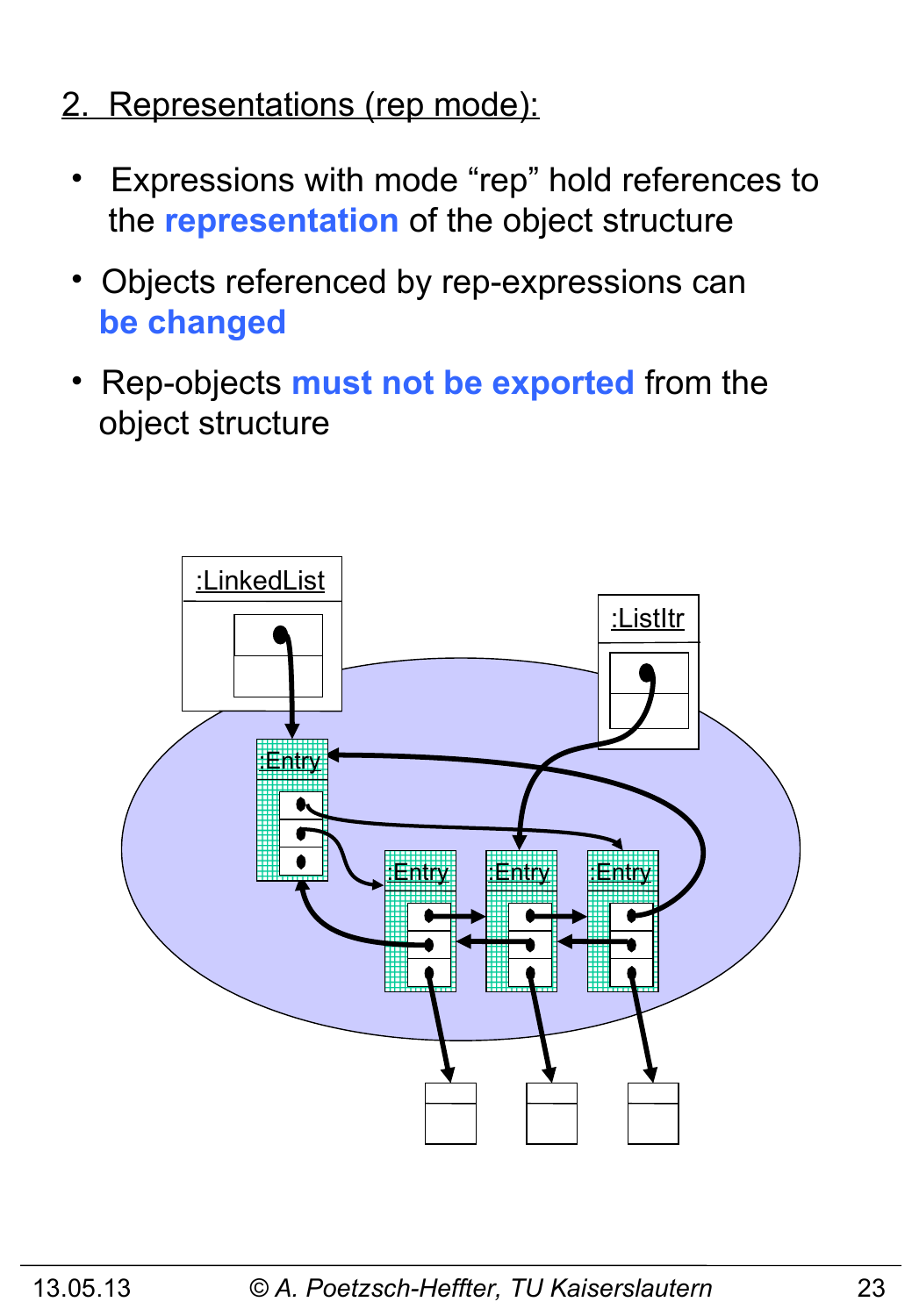- 3. Arguments (arg mode):
- Expressions with mode "arg" hold references to  **arguments** of the object structure.
- Objects **must not be changed** through arg references.
- Arg-objects can be **passed around** and aliased freely.

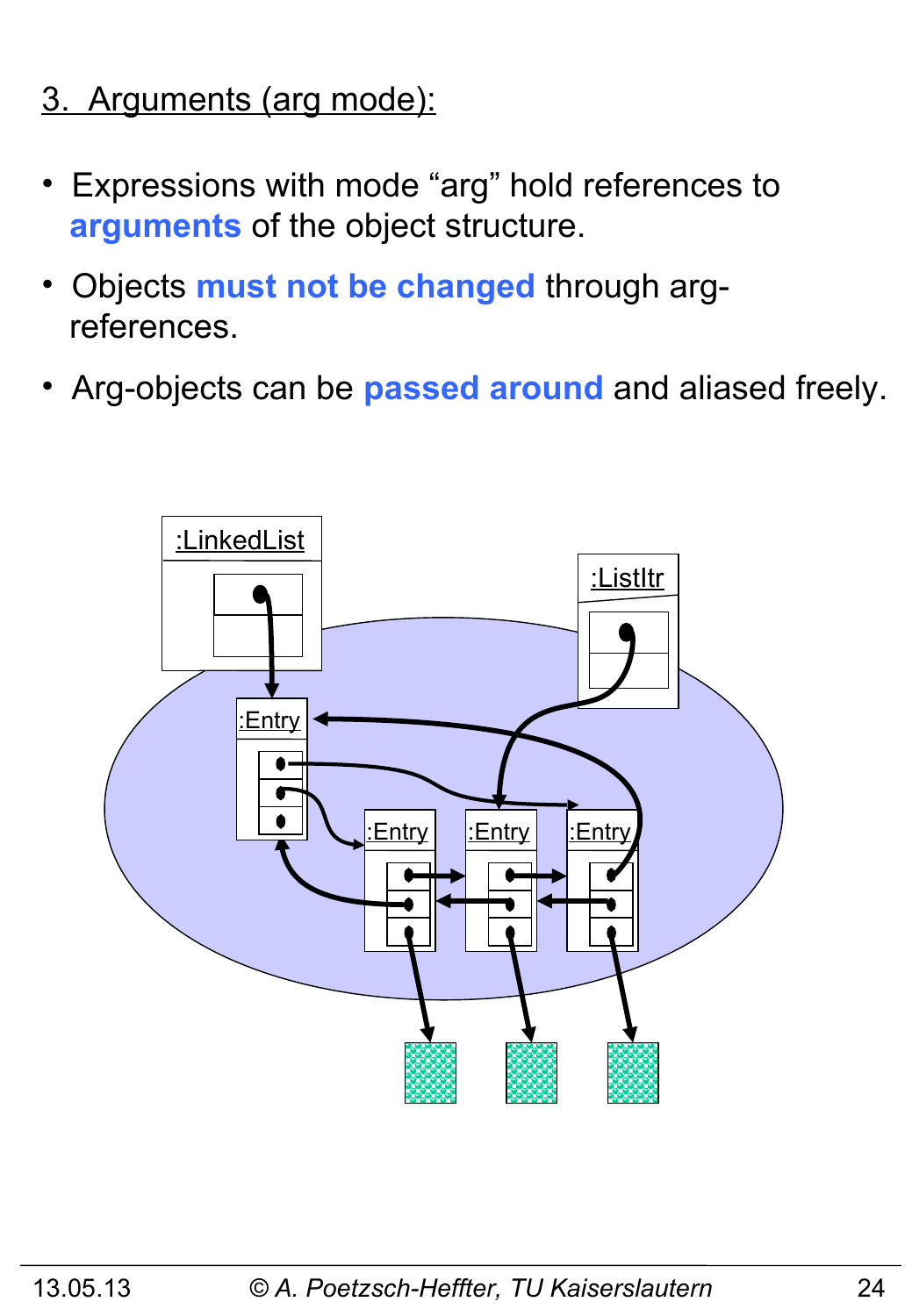Meaning of alias modes:

- Alias modes describe the role of an object relative to an interface object
- Informally: references with
	- **default mode** stay in the same bubble
	- **rep-mode** go from an interface object into its bubble
	- **arg-mode** may go to any bubble.



13.05.13 *© A. Poetzsch-Heffter, TU Kaiserslautern* 25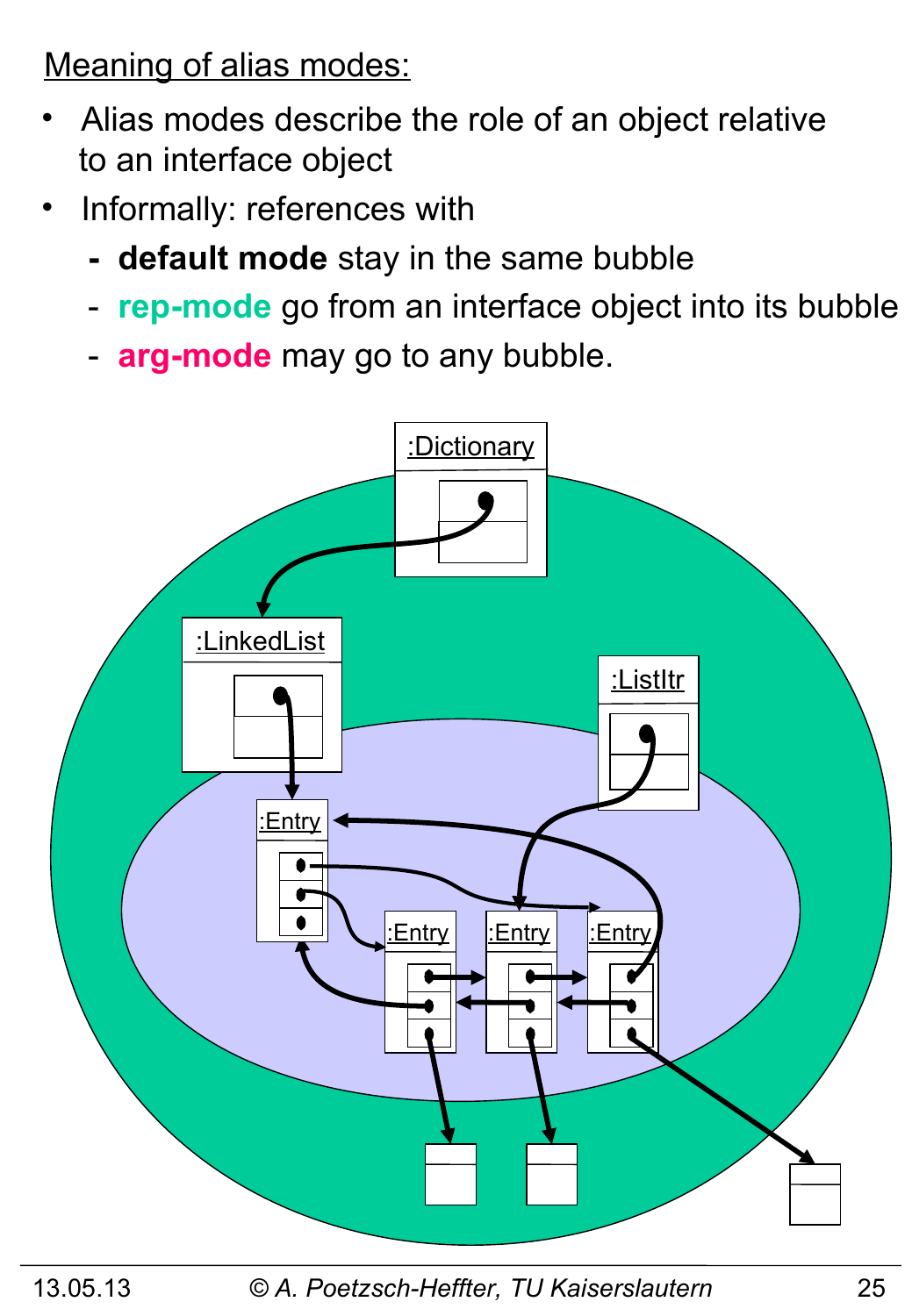## Example: (Alias modes as annotations)

In programs, alias modes can be expressed by comments/annotations tagging types:

```
class LinkedList {
 private /* rep */ Entry header;
  private int size;
  public void add( /* arg */ Object o ) { 
   \frac{1}{2} rep \frac{*}{2} Entry new E =
       new /* rep */ Entry( o, header, header.previous );
    … }
}
```

```
class Entry {
  private /* arg */ Object element;
  private Entry previous, next;
  public Entry( /* arg */ Object o, Entry p, Entry n ) { … }
}
```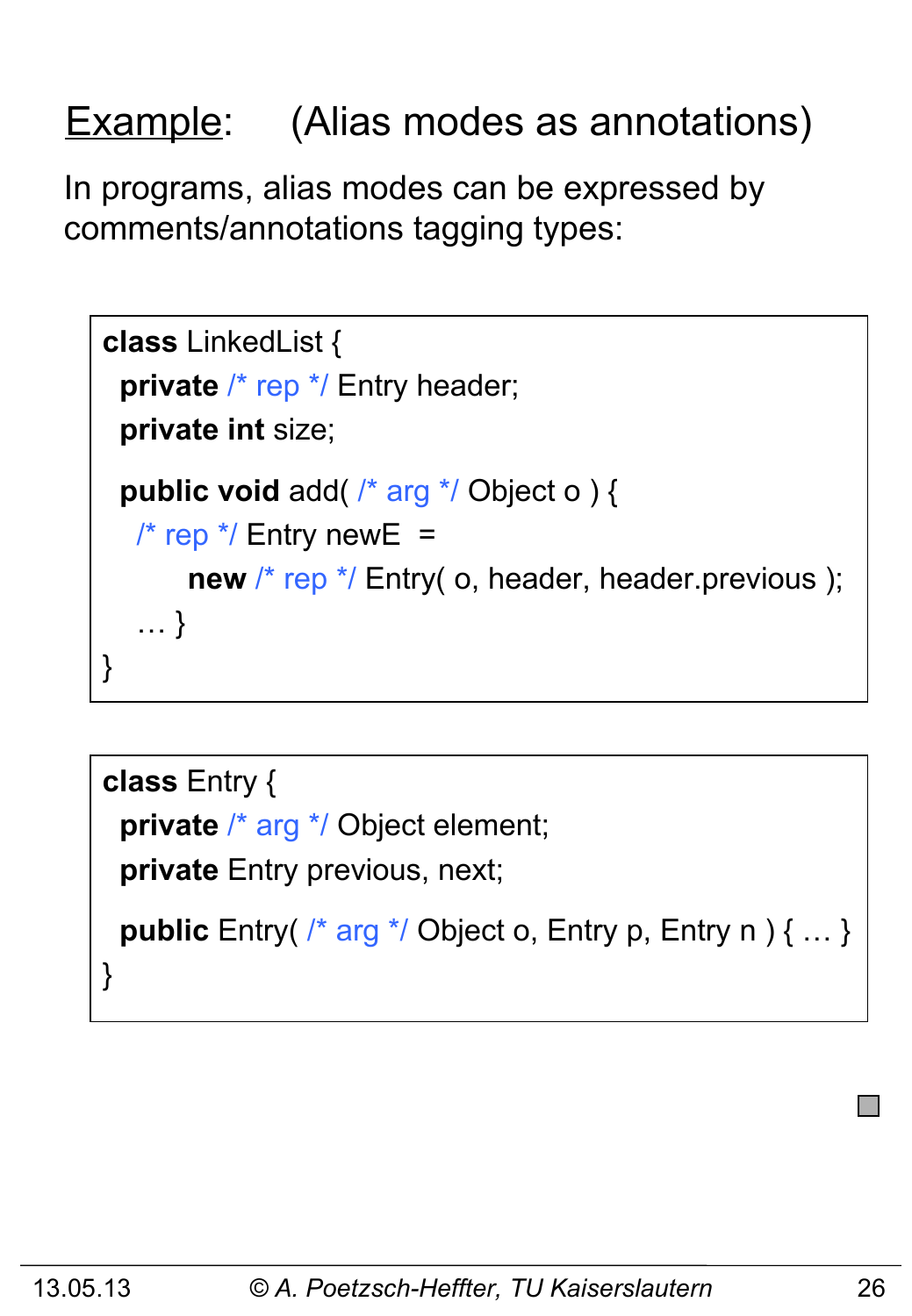#### Programming Discipline (simplified):

#### **Rule 1: No role confusion**

- Expressions with one alias mode must not be assigned to variables with another mode

#### **Rule 2: No representation exposure**

- rep-mode must not occur in an object's interface
- Methods must not take or return rep-objects
- Fields with rep-mode may only be accessed on **this**

#### **Rule 3: No argument dependence**

- Implementations must not depend on the state of argument objects

The following examples illustrate these rules.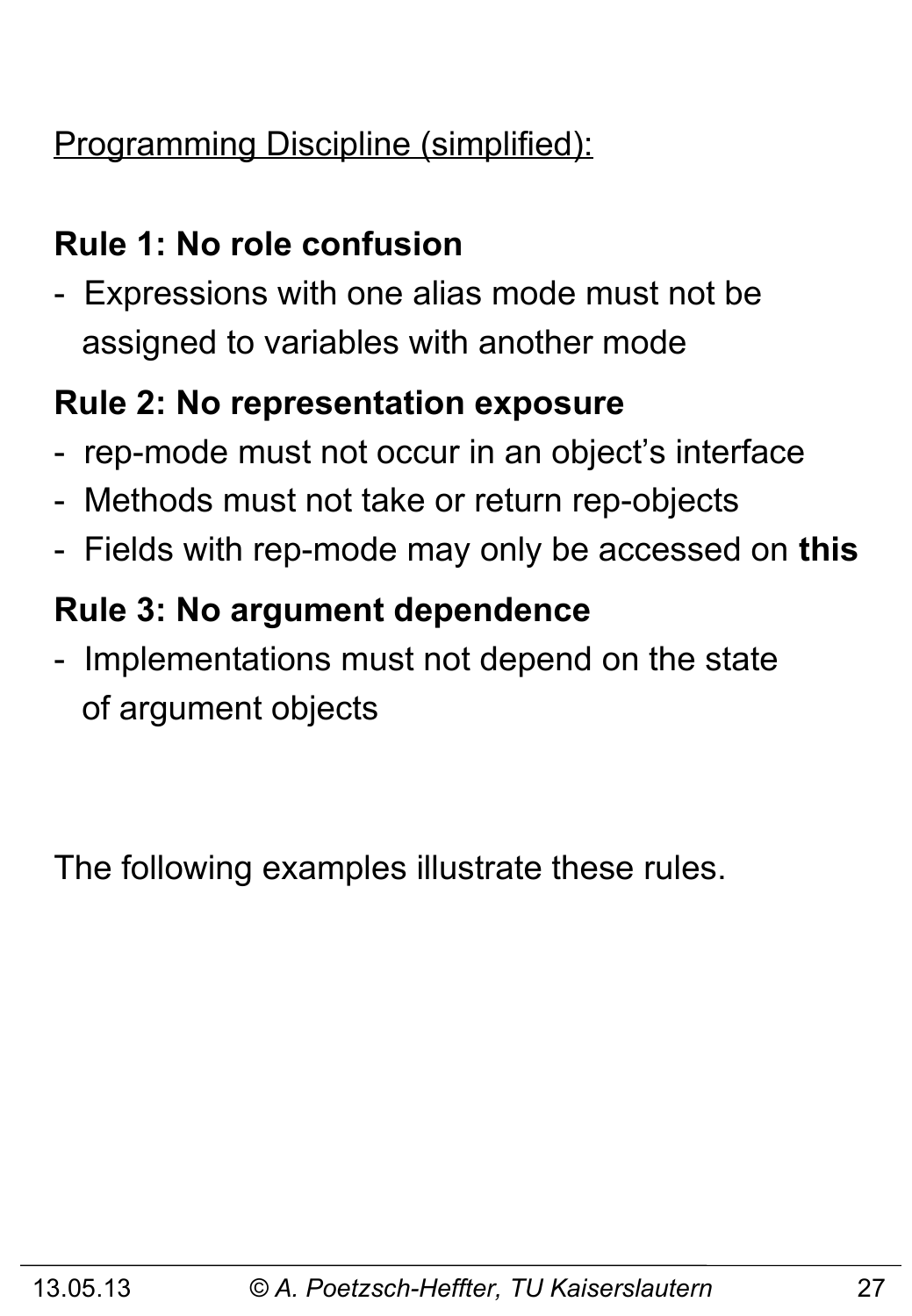## Example: (Role confusion)

- Array is **internal representation** of the list
- Method addElems **confuses alias modes**

```
class ArrayList {
  private /* rep */ int[ ] array;
  private int next;
  public void addElems( int[ ] ia ) {
  array = ia; next = ia.length;
  }
 …
}
```
Clean solution requires **array copy:** 

```
public void addElems( int[ ] ia ) {
  array = new /* rep */ int[i] ia.length ];
   System.arraycopy (ia, 0, array, 0, ia.length );
   next = ia.length;
 }
```
I II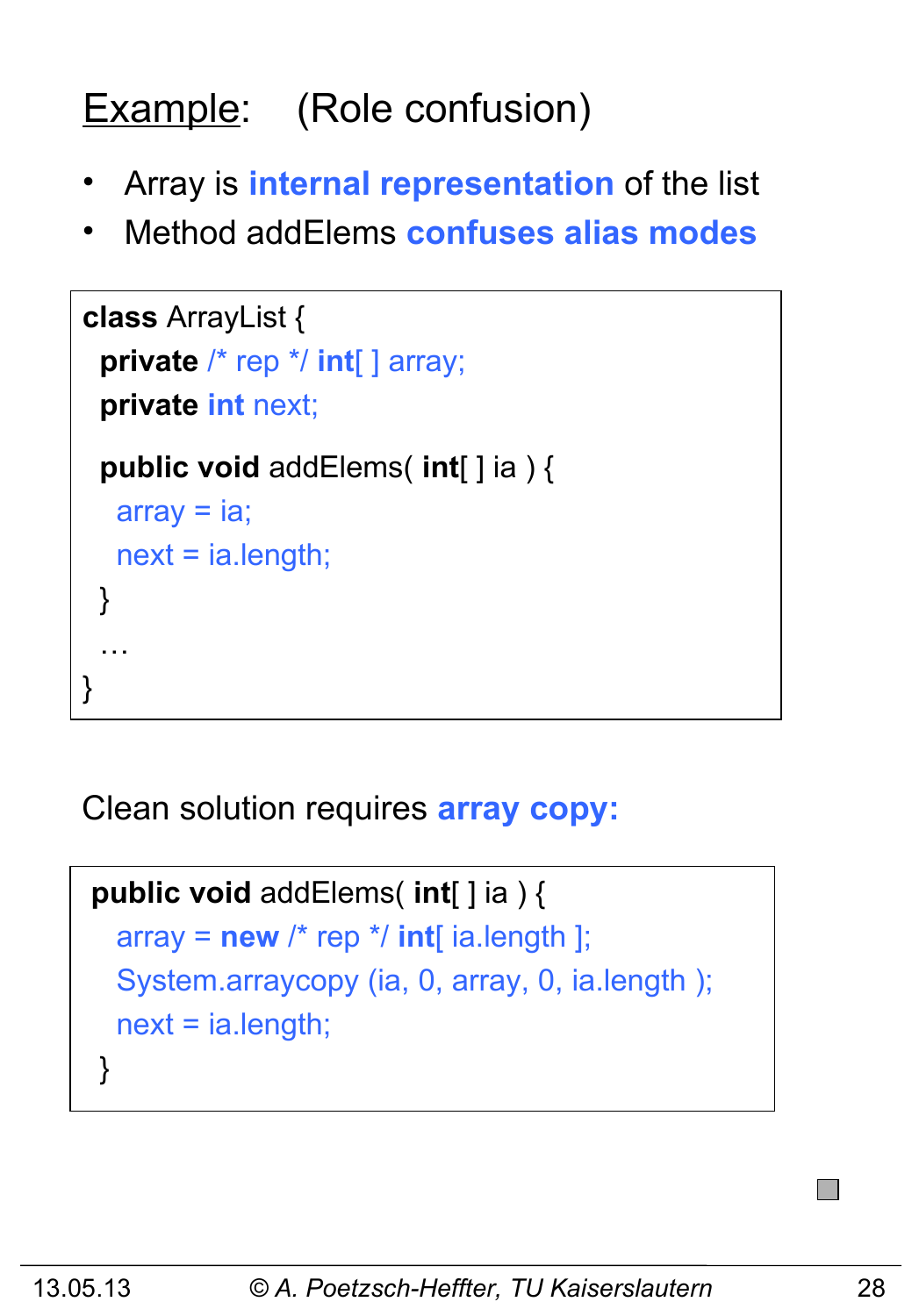## **Example:** (Representation exposure)

- Rep-objects can only be referenced
	- by their interface objects
	- by other rep-objects of the same object structure
- Rep-objects can only be modified
	- by methods executed on their interface objects
	- by methods executed on rep-objects of the same object structure
- Rep-objects are **encapsulated** inside the **object structure**

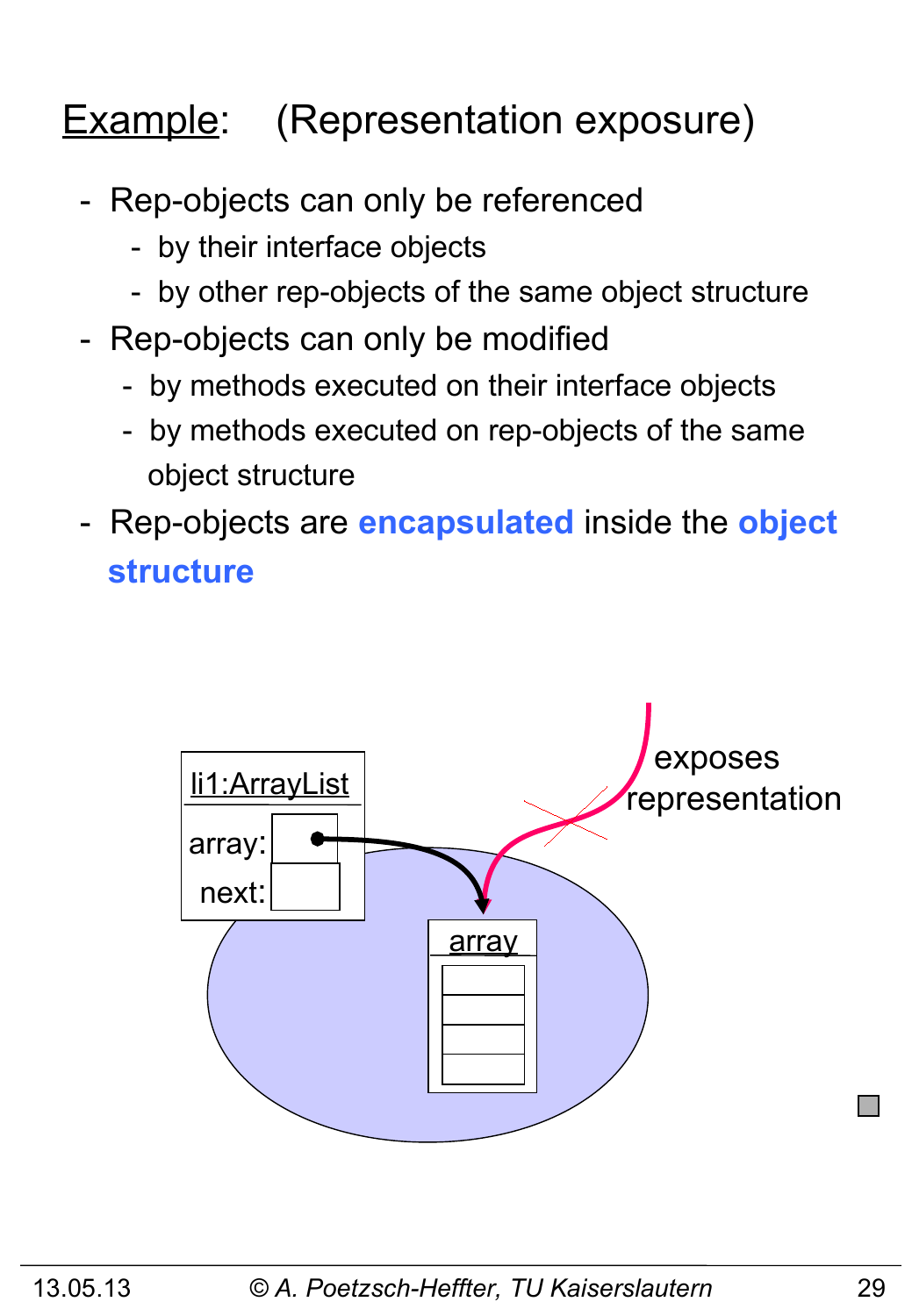```
Example: (Argument dependencies)
class Task {
    int prio;
     ...
}
class PriorityQueue {
  Vector tasks = new Vector();
   /*@ invariant 
     @ (\forall int i,j; 
     @ 0<=i && i<j && j<tasks.size();
     @ tasks.get(i).prio <= 
     @ tasks.get(j).prio );
    \theta \star / void insertTask(/*arg*/ Task t ){...}
   Task nextTask(){
      return 
        (Task) tasks.get(tasks.size()-1);
} }
```
PriorityQueue depends on the prio-attribute of the Task-arguments.

Modifying the attribute could violate the invariant of priority queues and cause malfunction of nextTask.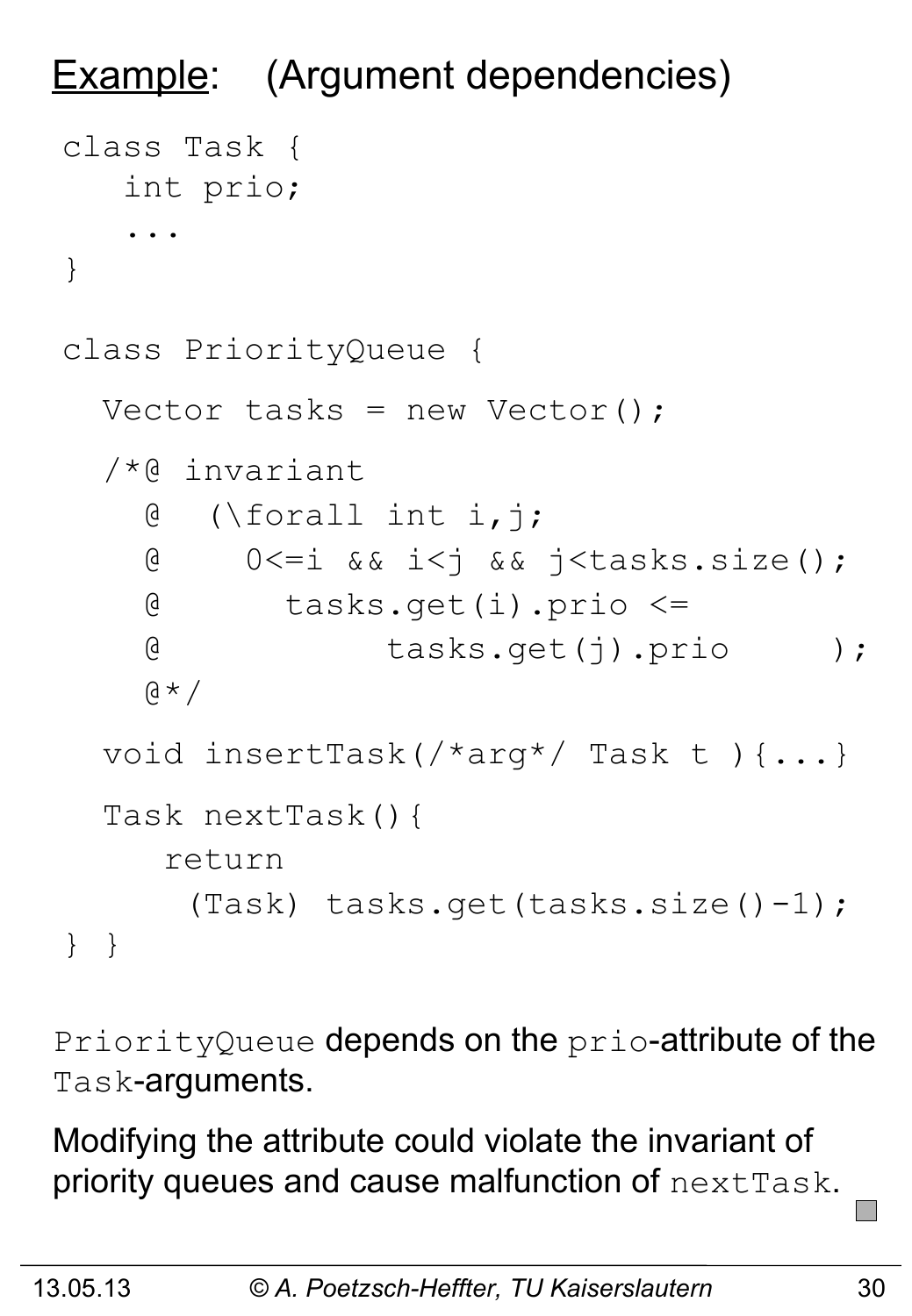## **4.3.2 Type-based Encapsulation**

Type systems can be used to guarantee encapsulation invariants:

- Encapsulation at the package level: *confined types*
- Further structuring techniques

## **Encapsulation at the Package Level:**

Goal:

Guarantee that objects of particular type can only be accessed and manipulated by the classes of one package.

#### Approach:

- 1. Consider a package P as a capsule containing the objects of the classes in P. The capsules are disjoint.
- 2. Mark a type T (interface/class) of P as *confined*  if objects of type T should only be manipulated by program code in P. We say as well that these objects are confined.
- 3. Define rules guaranteeing that references of confined objects of P are only stored in instance variables, parameters and local variables of objects of P.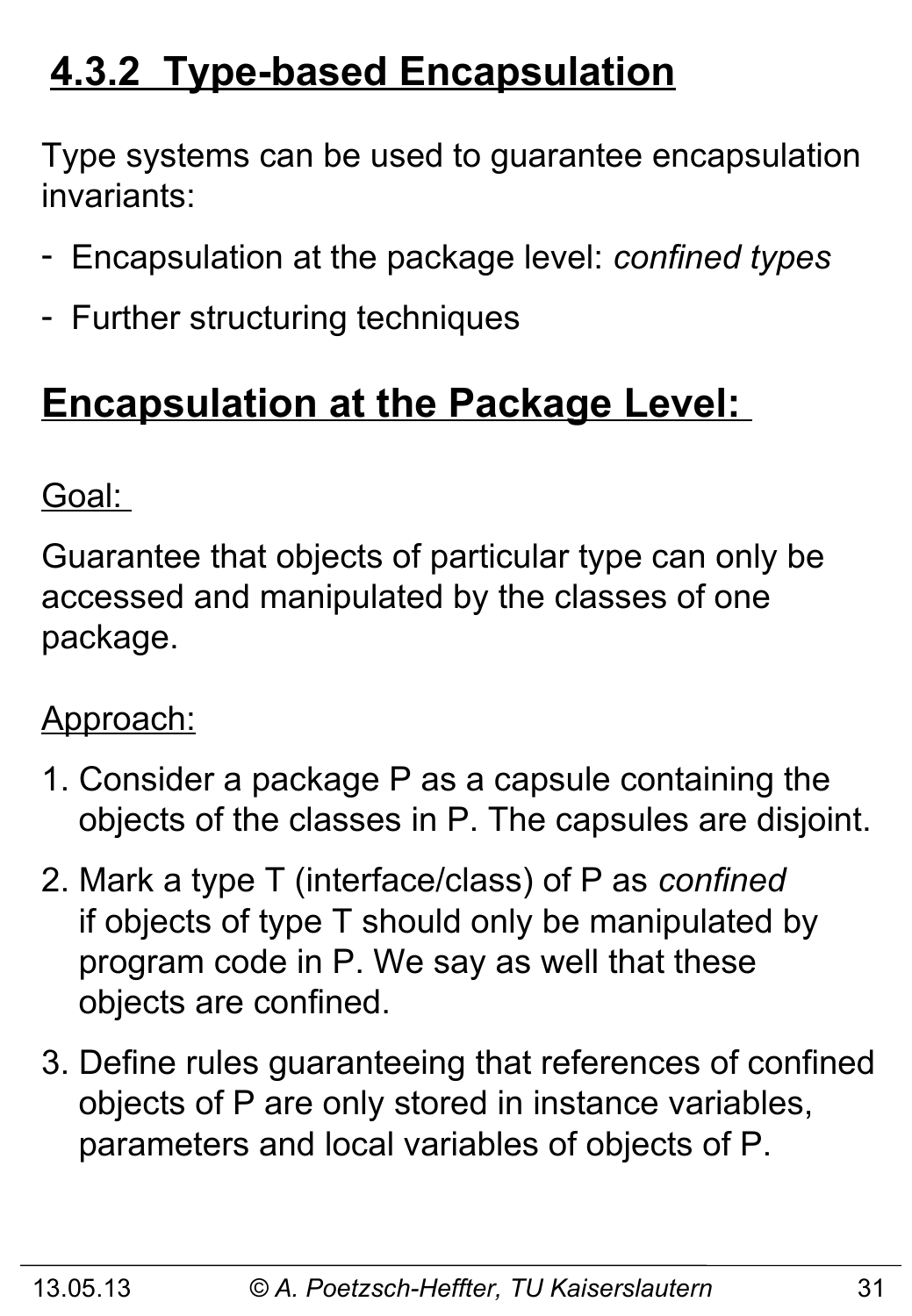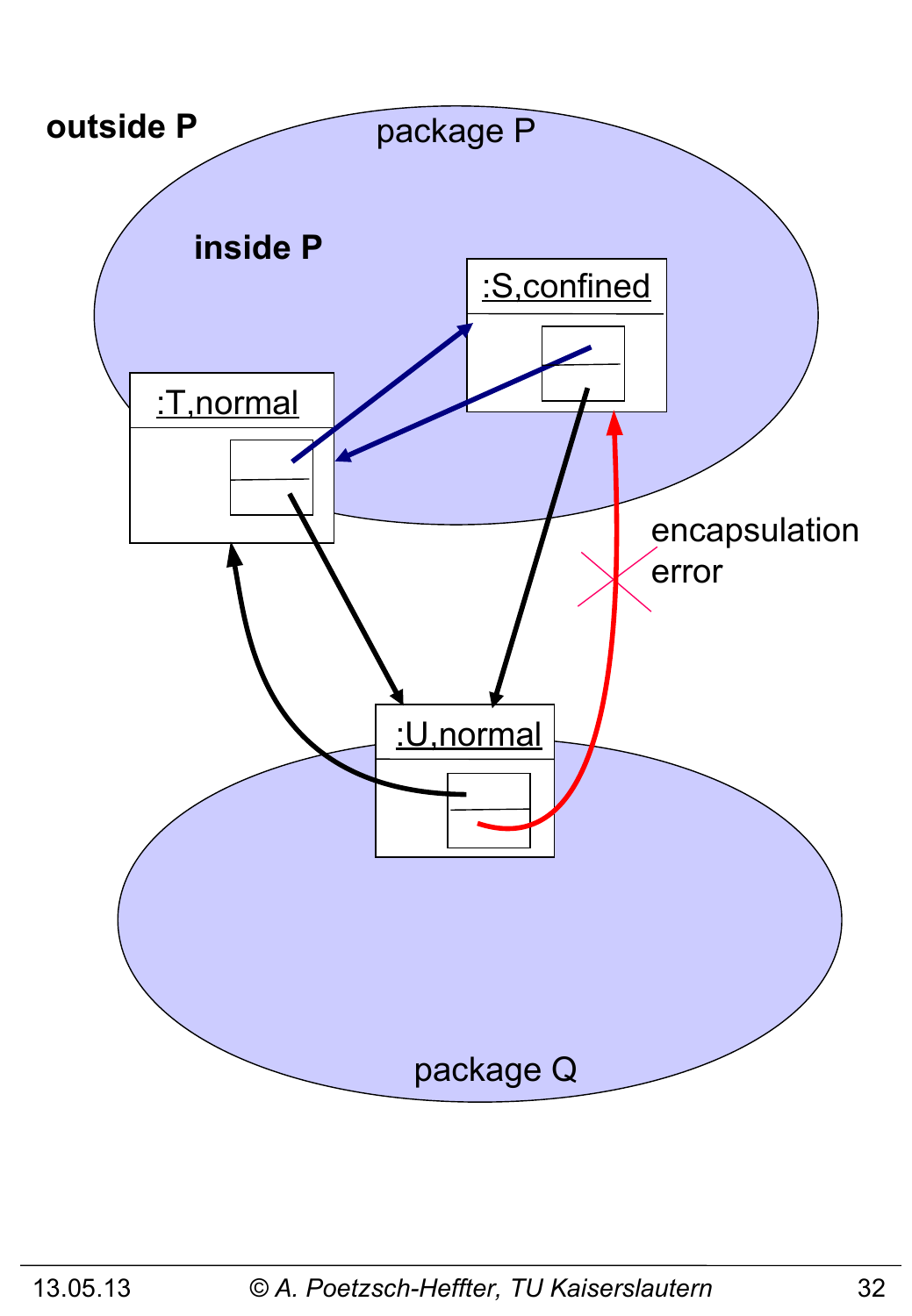Connection with type systems:

- Each variable gets as extended type information:
	- the package to which it belongs (implicit)
- Each object gets as extended type information:
	- the package to which it belongs (implicit)
	- information whether confined or normal
- Encapsulation errors (analogous to type errors) occur if a variable *v* of package *P* references a confined object *X* of a package *Q* different from *P*. Invariant:

 If *v* references some confined *X*, then *v* and *X* belong to the same package.

• Encapsulation errors are excluded by statically checkable rules (analogous to type conditions/rules).

We consider an extension to Java by confined types:

J. Vitek, B. Bokowski: Confined types in Java. Software: Practice & Experience, 31(6):507-532, 2001.

### Remark:

The study of the encapsulation rules is of general interest for the development of OO-programs.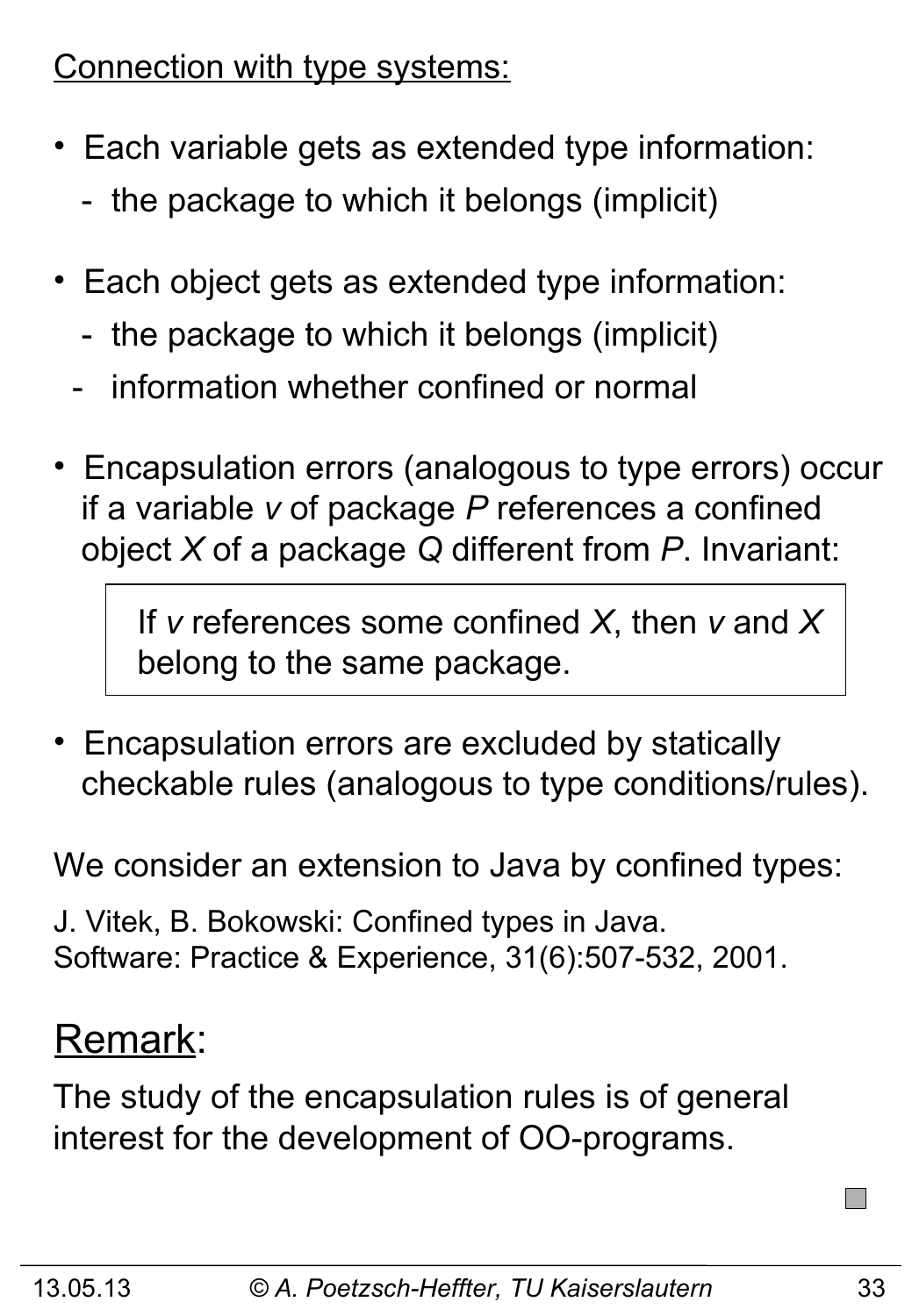#### Scenarios in which references are exported (1-6):

```
package inside;
public class C extends outside.B {
       public void putReferences() {
        C c = new C();
/ * 1*/ outside. B.c1 = c;
/*2*/ outside.B.storeReference(c);
/*3*/ outside.B.c3s = new C[]{c};
/*4*/ calledByConfined();
/*5*/ implementedInSubclass();
/ * 6*/ throw new E();
 }
       public void implementedInSubclass(){}
/ * 7 * / public static C f = new C();
/*8*/ public static C m(){ return new C(); }
/*9*/ public static C[] fs 
                        = new C[] {new C() };
/*10*/ public C() { }
}
public class E extends RuntimeException{}
```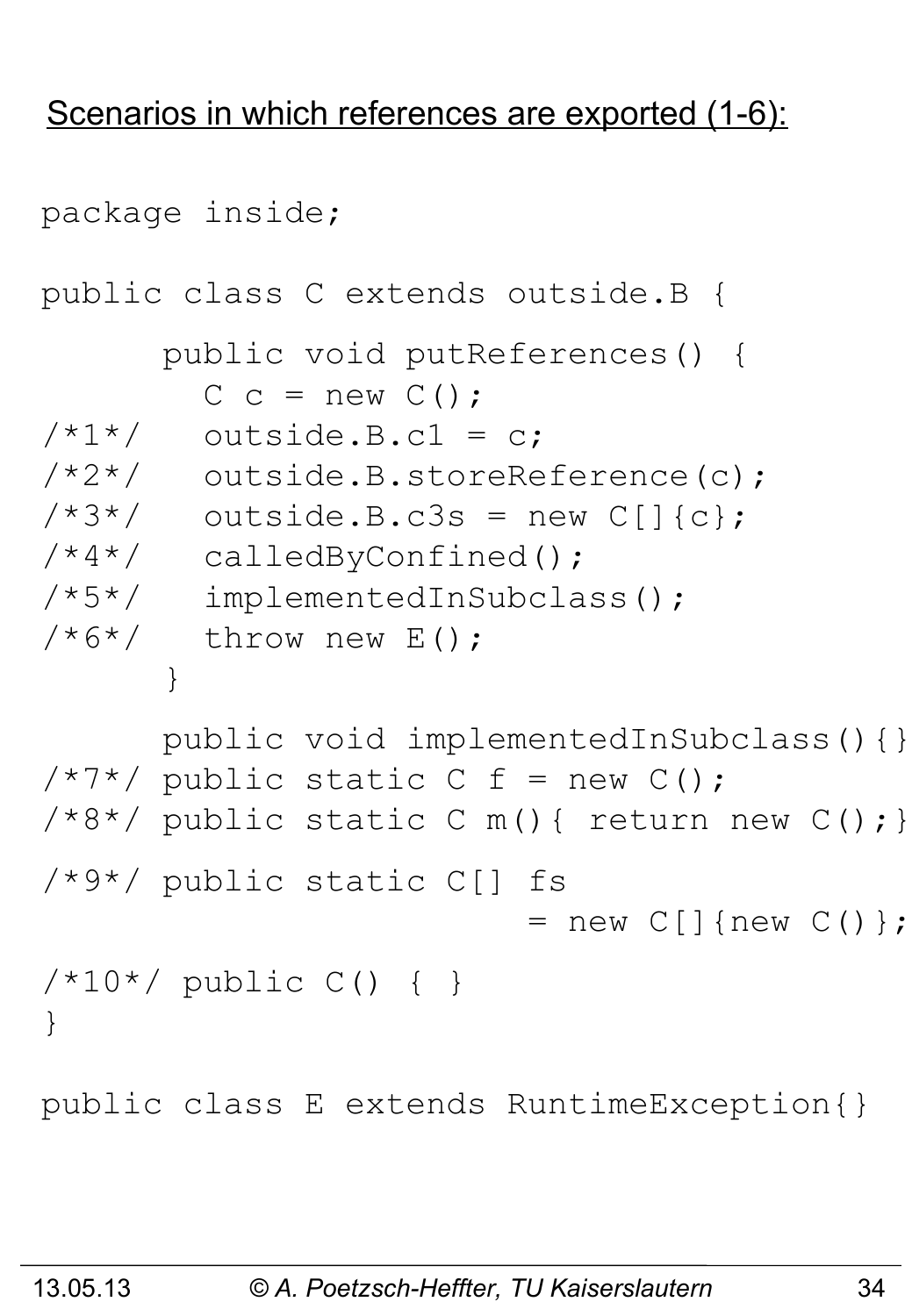#### Scenarios in which references are imported (7-10):

```
package outside;
public class B {
/*1*/ public static inside.C c1;
/*2*/ public static void storeReference(
                            inside.C c2){
            // store c2
 }
/*3*/ public static inside.C[] c3s;
/*4*/ public void calledByConfined(){
             // store this
 }
        static void getReferences() {
/ * 7*/ inside. C C = inside. C.f./*8*/ inside.C c8 = inside.C.m();
/*9*/ inside.C[] c9s = inside.C.fs;
/*10*/ inside. C C10 = new inside.C();
        D d = new D();
         try {
             d.putReferences();
/*6*/ } catch (inside.E ex) {
             // store ex
 }
 }
}
class D extends inside.C {
/*5*/ public void implementedInSubclass(){
          // store this
} }
```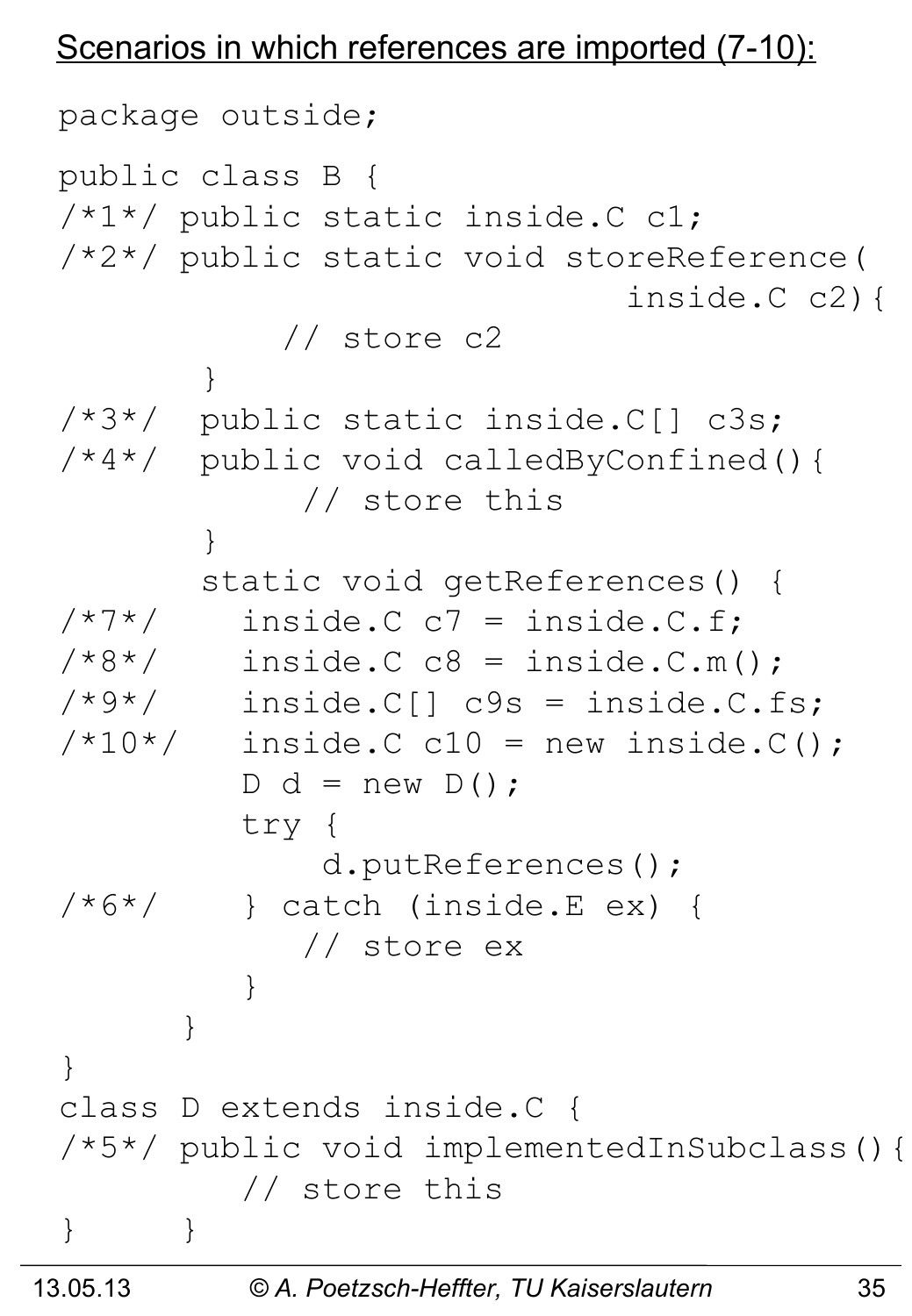## Explanation: (confined, anonymous)

#### A type is called *confined*

- if it is declared with the keyword confined or
- if it is an array type with a confined component type.

A set of methods and constructors can be declared as *anonymous* if the following properties hold:

- A1: The reference this can only be used for accessing fields and calling anonymous methods of the current instance or for object reference comparison.
- A2: Anonymity of methods and constructors must be preserved when overriding methods.
- A3: Constructors called from an anonymous con structor must be anonymous.
- A4: Native methods may not be declared anonymous.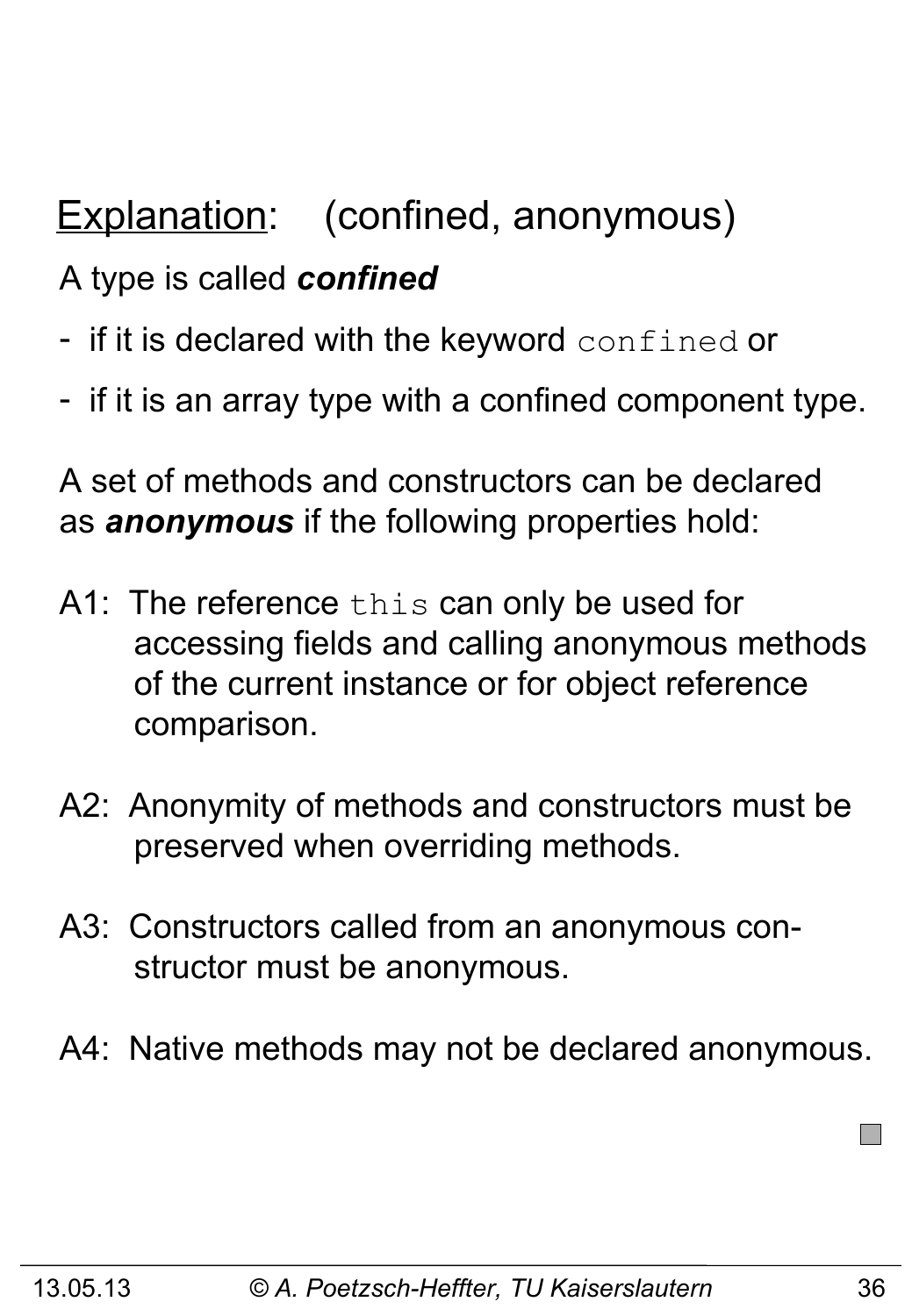### Remark:

- The behavior of anonymous methods only depends on the actual parameters and the values of the instance variables of the implicit parameter.
- Anonymous methods cannot introduce new aliases to the current receiver object.
- Anonymous methods allow confined types to use methods inherited from normal supertypes.

### **Static Encapsulation Rules:**

The following rules **guarantee** the encapsulation:

Confinement in declarations:

- C1: A confined class or interface must not be declared public and must not belong to the unnamed global package.
- C2: Subtypes of a confined type must be confined.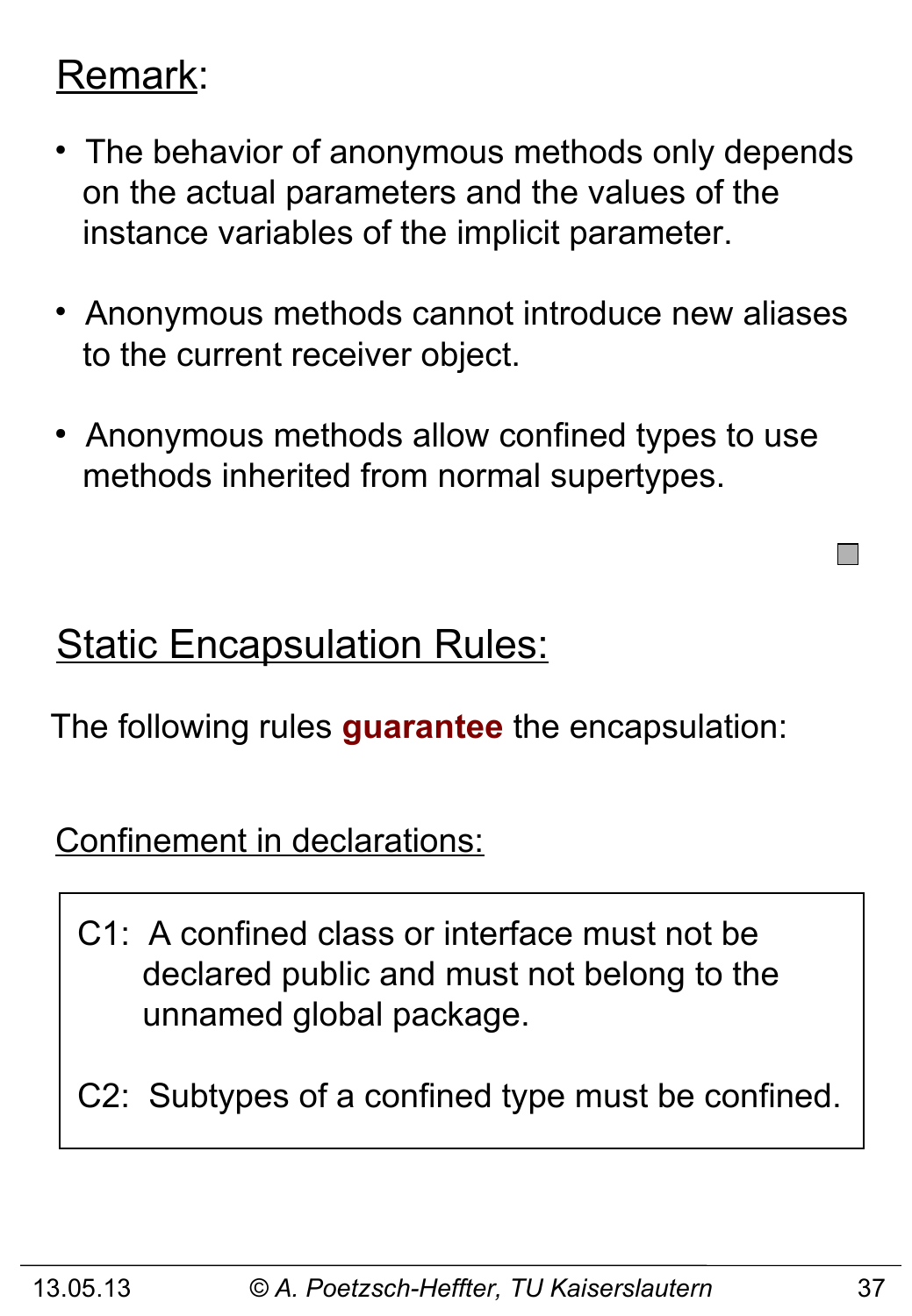- C3: Widening of references from a confined type to an unconfined type is forbidden in assignments, method call arguments, return statements, and explicit casts.
- C4: Methods invoked on a confined object must either be non-native methods defined in a confined class or be anonymous methods.
- C5: Constructors called from the constructors of a confined class must either be defined by a confined class or be anonymous constructors.

#### Preventing transfer from the inside and outside:

- C6: Subtypes of java.lang.Throwable and java.lang.Thread must not be confined.
- C7: The declared type of public and protected fields in unconfined types must not be confined.
- C8: The return type of public and protected methods in unconfined types must not be confined.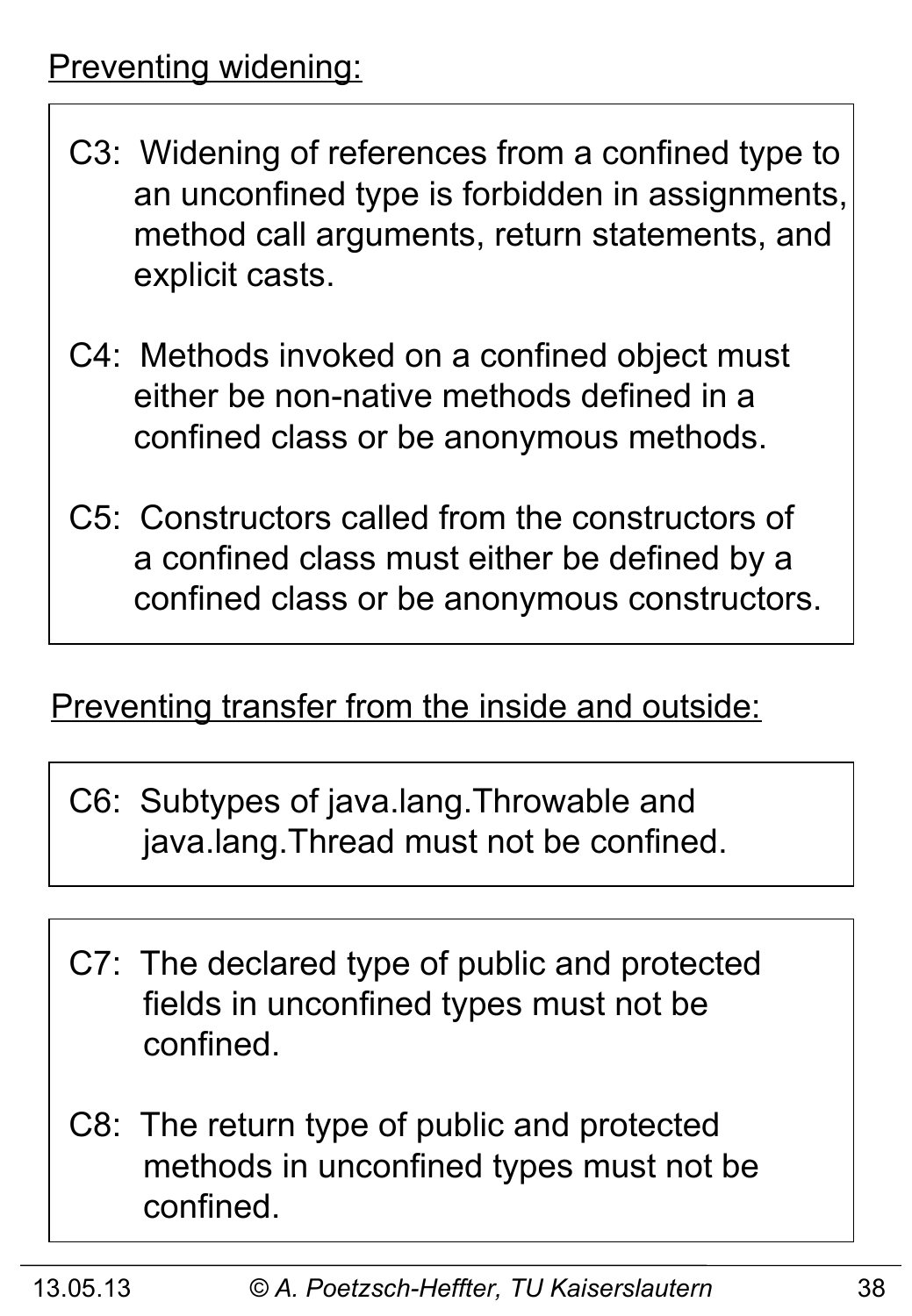## **Further Structuring Techniques:**

Different structuring techniques have been discussed in the literature in the last years. Often cited techniques:

• Balloon types:

 P. S. Almeida: Balloon Types: Controlling Sharing of State in Data Types. ECOOP '97.

• Ownership:

 D. G. Clarke, J. M. Potter, J. Noble: Ownership Types for Flexible Alias Protection. OOPSLA '98.

 Simple Ownership Types for Object Containment. ECOOP '01.

 P. Müller, A. Poetzsch-Heffter: A Type System for Controlling Representation Exposure in Java. Formal Techniques for Java Programs '00.

Other approaches are:

- Preventing aliasing
- Write protection and readonly modes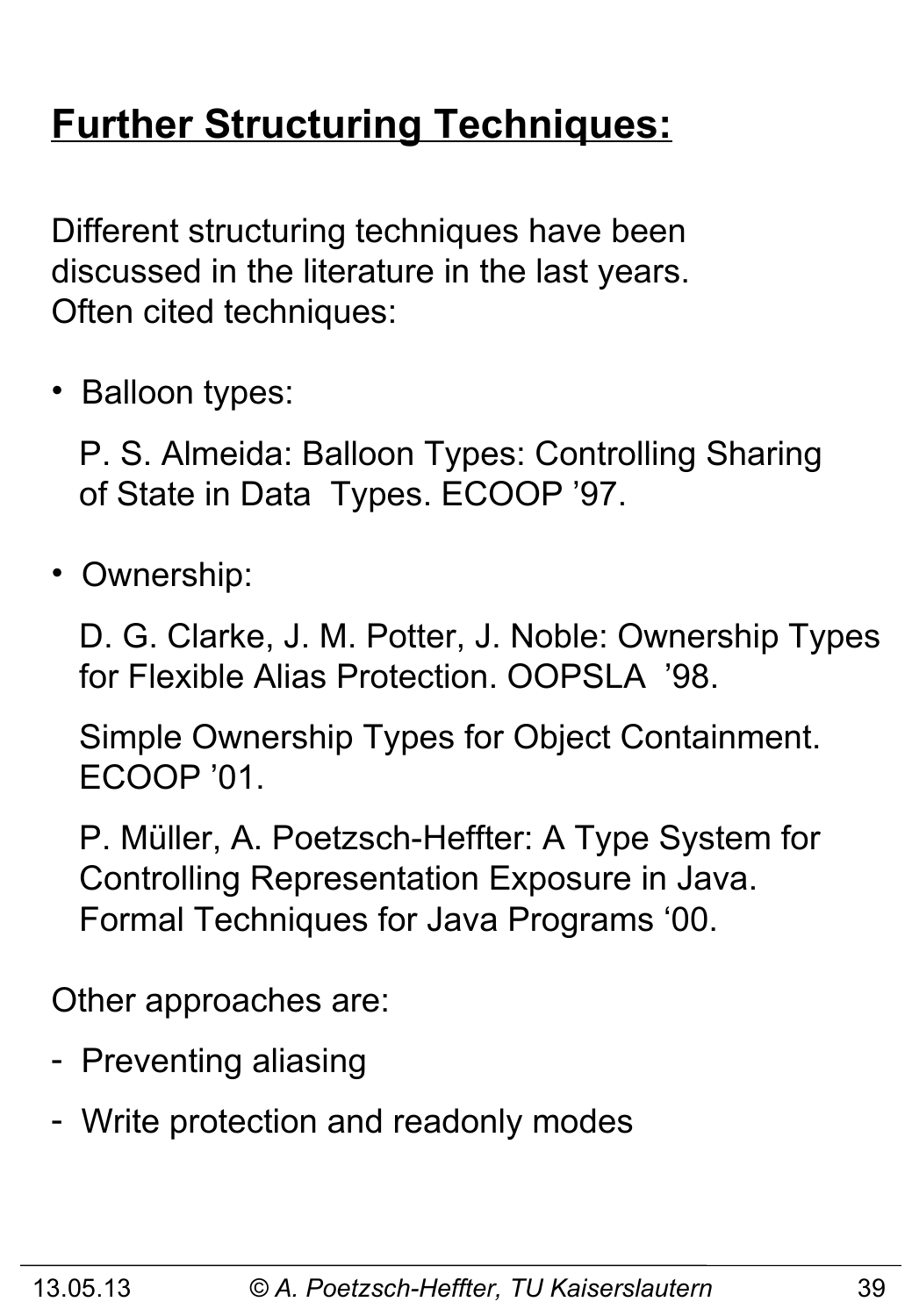### Balloon types:

A type can be marked as balloon type. Objects of balloon types are called b*alloon objects*.

Idea:

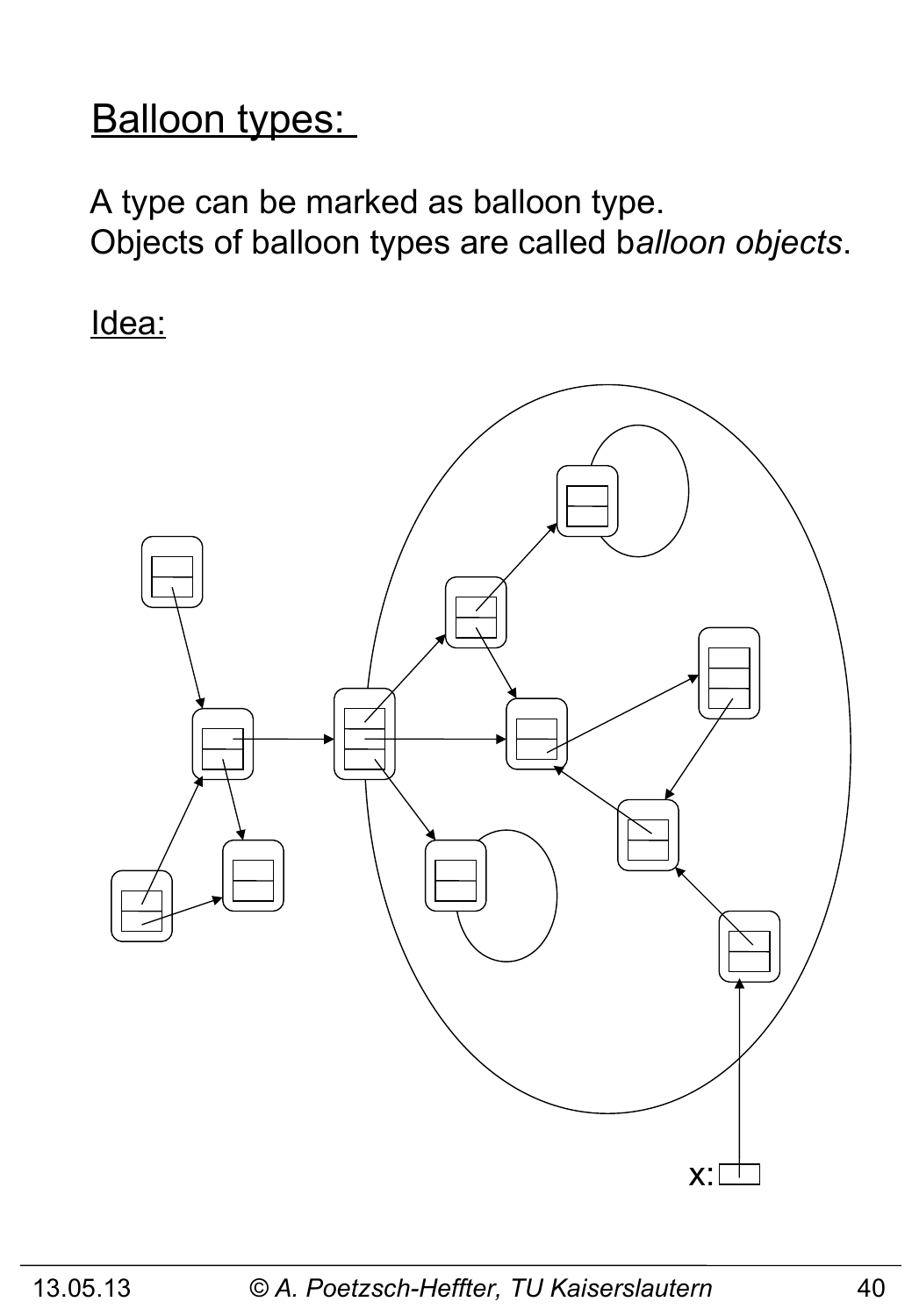#### Cluster:

Let G be the undirected graph with

- all objects as nodes and
- all references between non-balloon objects and from balloon objects to non-balloon objects as edges.

A *cluster* is a connected subgraph of G which is not contained in a larger connected subgraph.

Internal objects:

An object O is said to be *internal* to a balloon object B if and only if:

- O is a non-balloon object in the same cluster as B or
- O is a balloon object referenced by B or by some non-balloon object in the same cluster as B or
- there exists a balloon object B' internal to B and O is internal to B'.

**External objects:** 

An object is said to be *external* to a balloon object B iff it is neither B nor internal to B.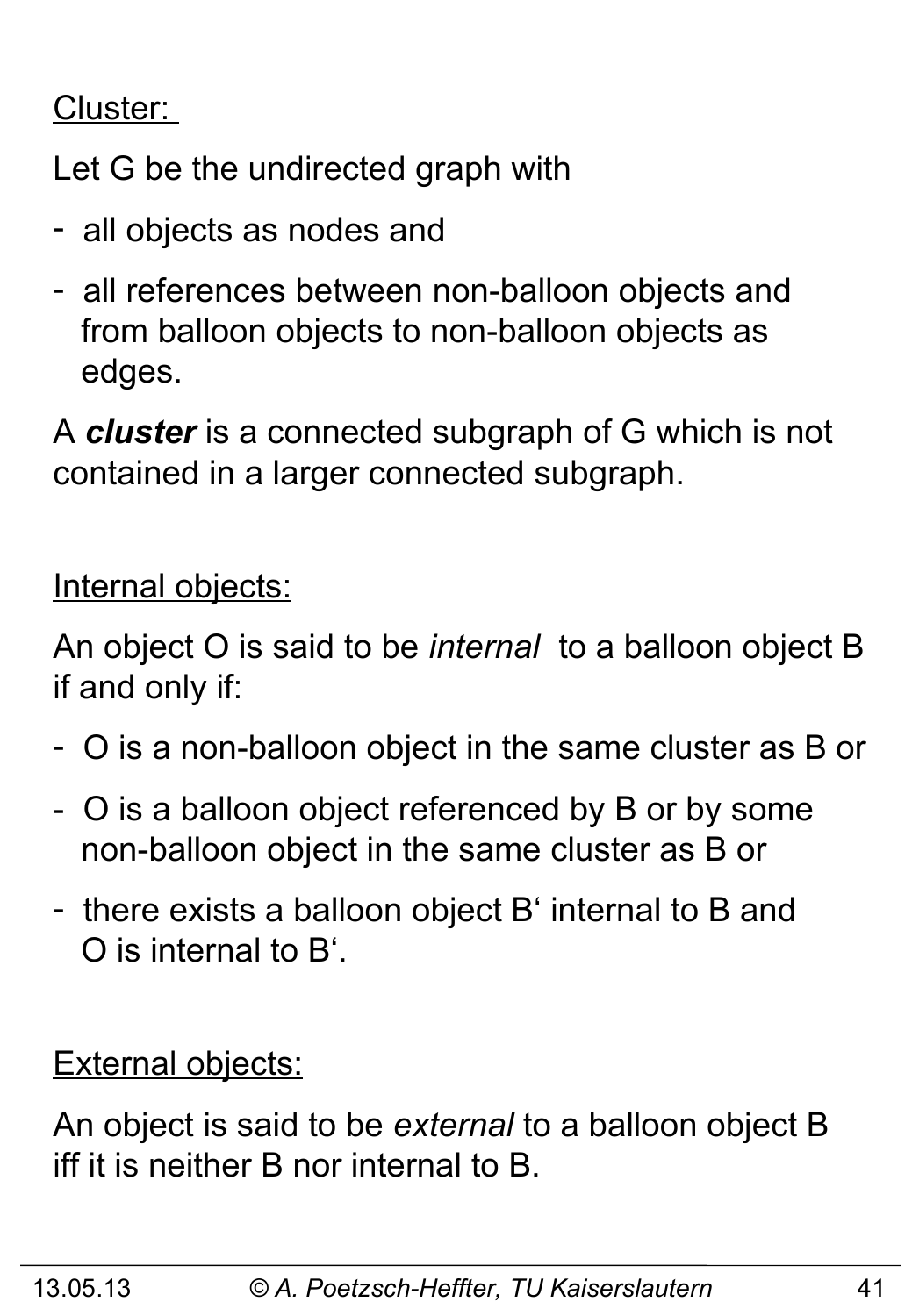Balloon invariant:

If B is an object of a ballon type then:

- B is referenced by at most one instance variable.
- If such a stored reference exists it is from an object external to B.
- No object internal to B is referenced by any object external to B.

## Remark:

The invariant allows that objects referenced only by dynamic aliases reference internal objects. Such objects are internal to the balloon.

 That is why a balloon B can contain more objects than just the set of all objects reachable from B.

- To guarantee the balloon invariant, Almeida uses the following techniques:
	- Assignment of references to instance variables of balloon objects is not always allowed.
	- Data flow analysis

**I**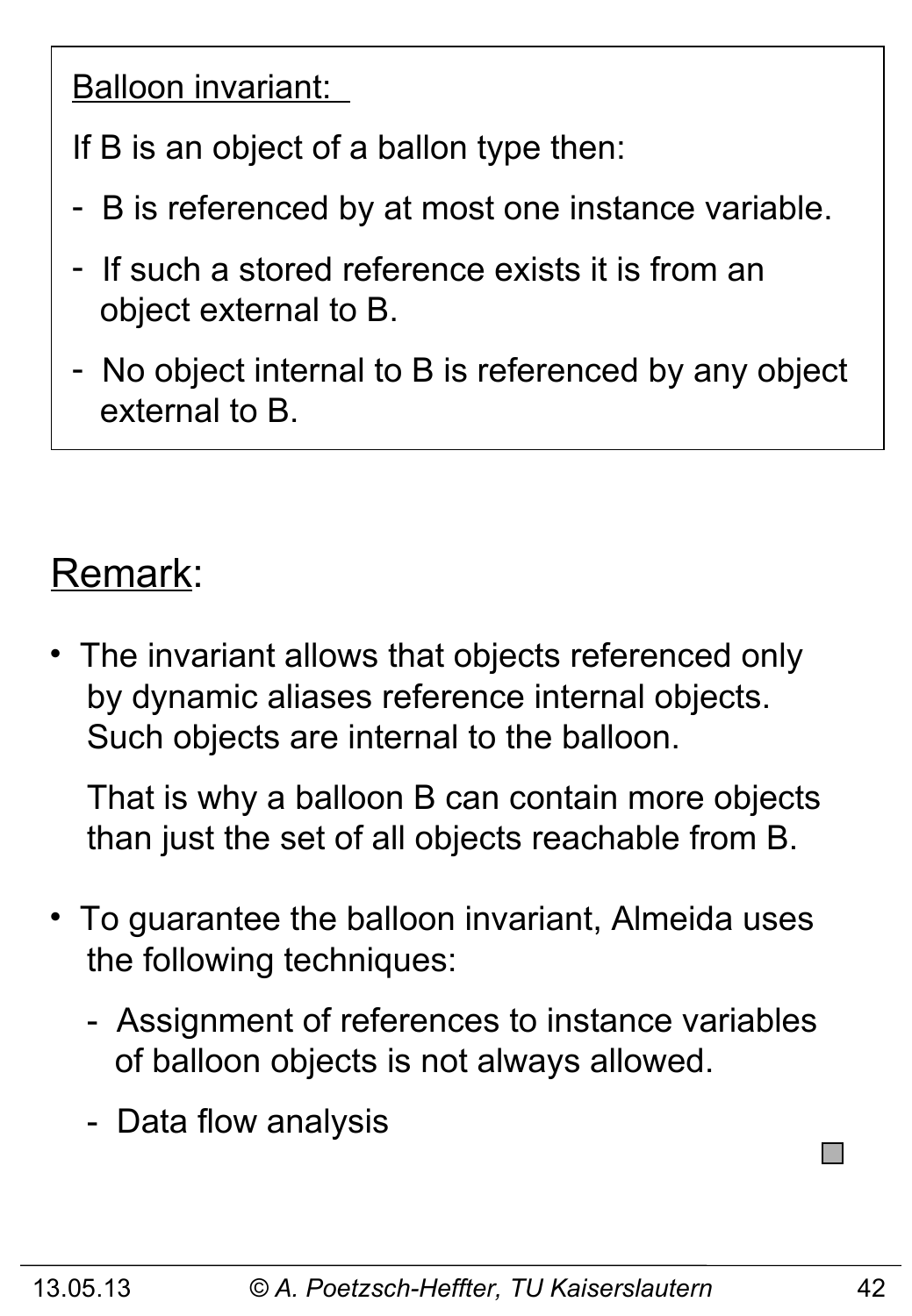### Ownership:

Idea:

- Introduce an ownership relation between objects: object X owns object Y.
- Define encapsulation based on ownership:

Only the owner may directly access his objects.

• Declare the ownership relation as extended type information.

## **Example:** (Ownership annotations)

```
class Engine { 
   void start() { ... }
   void stop() { ... }
}
class Driver { ... }
class Car {
  rep Engine engine; // belongs to representation
  Driver driver; \frac{1}{2} not part of representation
  Car() engine = new rep Engine();
    \text{driver} = \text{null};
   }
```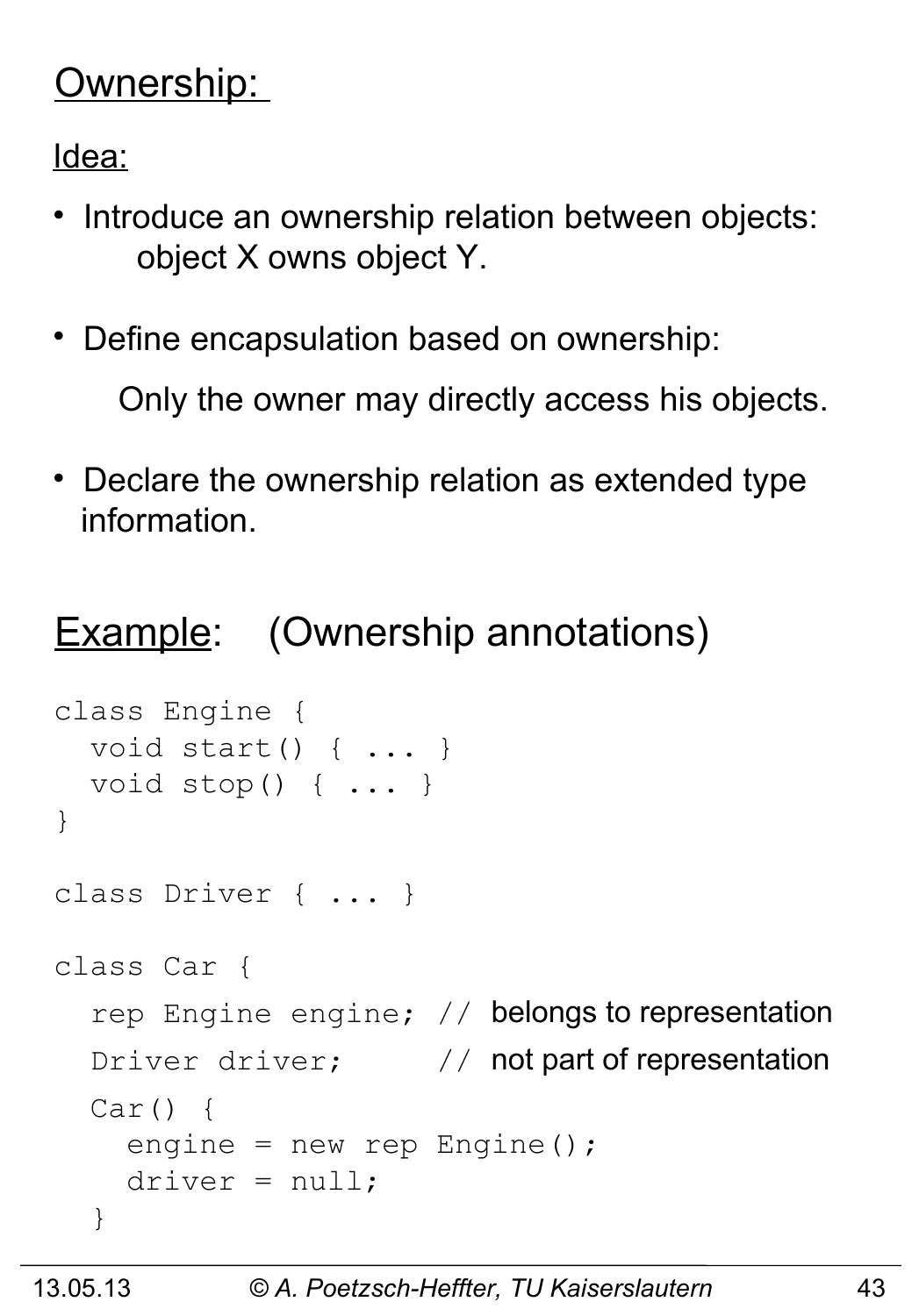```
 rep Engine getEngine() { return engine; }
   void setEngine( rep Engine e){ engine=e; }
   void go () {
     if(driver!=null) engine.start();
   }
}
class Main { 
   void main() {
    Driver bob = new Driver(); // root owner
    Car car = new Car(); \frac{1}{2} // root owner
     car.driver = bob;
     car.go();
    car.engine.stop(); \sqrt{7} fails
    car.getEngine().stop(); // fails
    rep Engine e = new rep Engine();
    car.setEngine(e); \frac{1}{2} // fails
   }
}
```